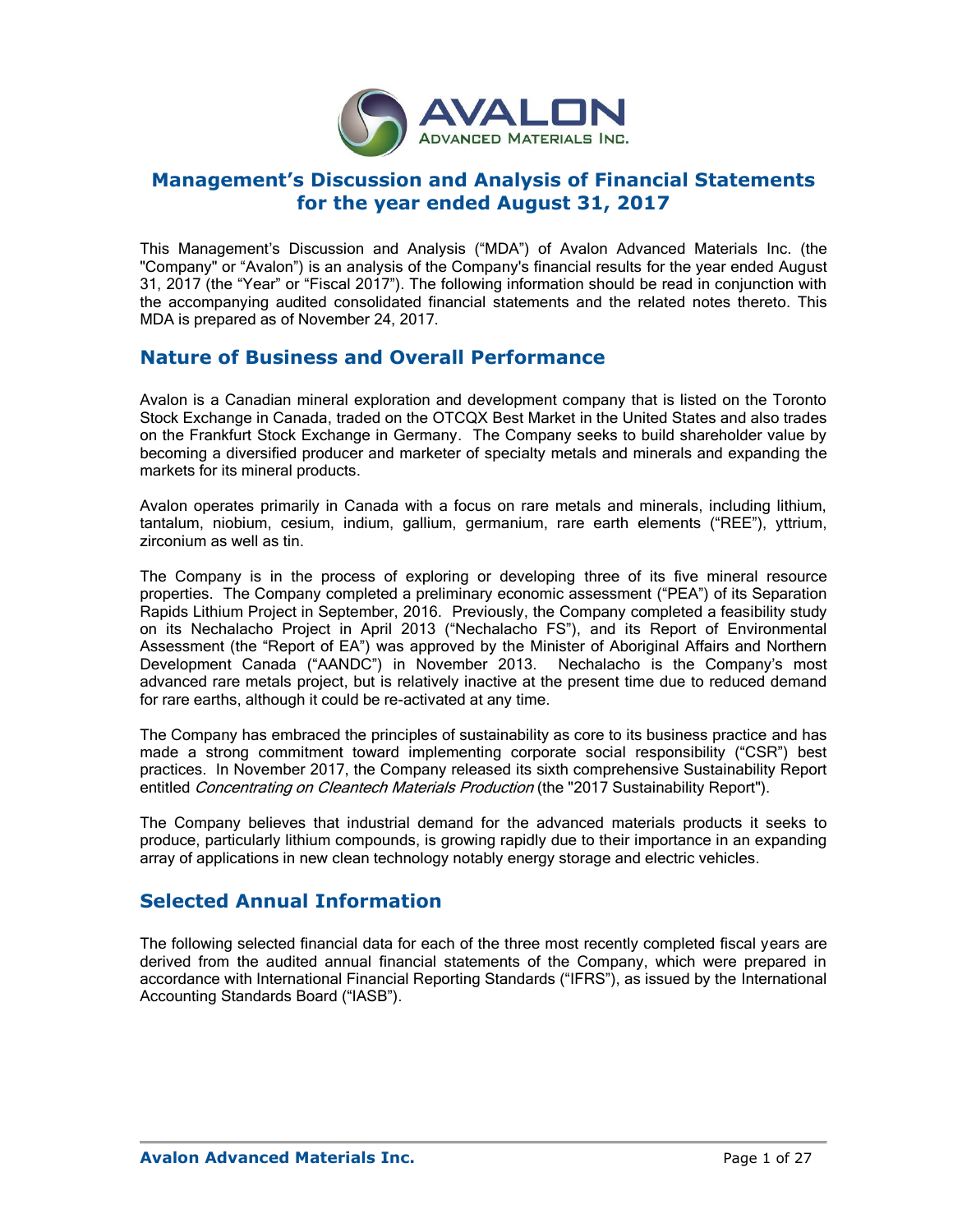| For the Years Ended August 31,                                          | 2017        | 2016        | 2015        |
|-------------------------------------------------------------------------|-------------|-------------|-------------|
|                                                                         | \$          | S           | \$          |
| Revenue (Interest)                                                      | 28,211      | 35,160      | 66,014      |
| Net Loss before discontinued operations                                 | 3,357,321   | 3,539,645   | 3,176,374   |
| Net Loss before discontinued operations, per share<br>basic and diluted | 0.018       | 0.021       | 0.023       |
| Net loss                                                                | 3,357,321   | 3,539,645   | 3,176,374   |
| Net loss, per share basic and diluted                                   | 0.018       | 0.021       | 0.023       |
| <b>Total assets</b>                                                     | 120,436,379 | 118,515,050 | 119,223,274 |
| Total long term liabilities                                             | 3,082,762   | 263,600     | 263,600     |
| Cash dividends                                                          |             |             |             |

The Company has recorded losses in each of its three most recently completed fiscal years and expects to continue to record losses until such time as an economic mineral deposit is developed and brought into profitable commercial operation on one or more of the Company's properties, or is otherwise disposed of at a profit. Since the Company has no revenue from operations, annual operating losses typically represent the sum of business expenses, any impairment losses recognized on its mineral properties and adjustments to the fair value for the derivative liabilities and convertible redeemable preferred shares. The Company may increase or decrease its level of business activity in coming years and if it does, investors can anticipate that the Company's annual operating losses will also increase or decrease until an economic mining operation is brought into profitable commercial production, or one or more of the Company's properties are disposed of at a profit.

# **Exploration and Development Activities**

Expenditures on resource properties for Fiscal 2017 totalled \$2,670,248, a 35% decrease from the level of expenditures for the year ended August 31, 2016 ("Fiscal 2016") which totaled \$4,085,283. Of these expenditures, 77% were incurred on the Separation Rapids Lithium Project, 12% were incurred on the East Kemptville Tin-Indium Project (the "East Kemptville Project") and 7% were incurred on Nechalacho. Expenditures on the Separation Rapids Lithium Project increased to \$2,042,200 from \$1,843,520 in Fiscal 2016. due to expenditures incurred for the spring, 2017 drilling program. These were partly offset by the decreased expenditures on metallurgical process development work after petalite flotation and hydrometallurgical process development work were substantially completed in Fiscal 2016. Expenditures on the East Kemptville Project decreased to \$311,352 from \$1,862,905 in Fiscal 2016, when a substantial drilling program was completed in the fall. Activities in Fiscal 2017 were limited to metallurgical test work, environmental studies and economic modelling of various site re-development models under consideration. The decreased expenditures on the Nechalacho Project were due to the project being relatively inactive.

Resource property expenditures for the three months ended August 31, 2017 (the "Quarter") totalled \$541,262, a 14% decrease from the level of expenditures for the quarter ended August 31, 2016 \$626,918) due to a lower level of exploration and development activity. Of these expenditures, 65% were incurred on the Separation Rapids Lithium Project, 19% were incurred on the East Kemptville Project, and 15% were incurred on the Nechalacho Project.

As at August 31, 2017, the Company had decided to terminate the option agreement on its Mount Douglas Tin-Tungsten Property, and accordingly the cost incurred to-date of \$135,109 has been written off as an impairment loss in the Year. These claims were returned to the original owner in September 2017. The Company also terminated an option agreement in certain mineral claims located south of St. George, New Brunswick and returned these claims to the original owners during the Year, accordingly the cost incurred to-date of \$39,929 has been written off as an impairment loss.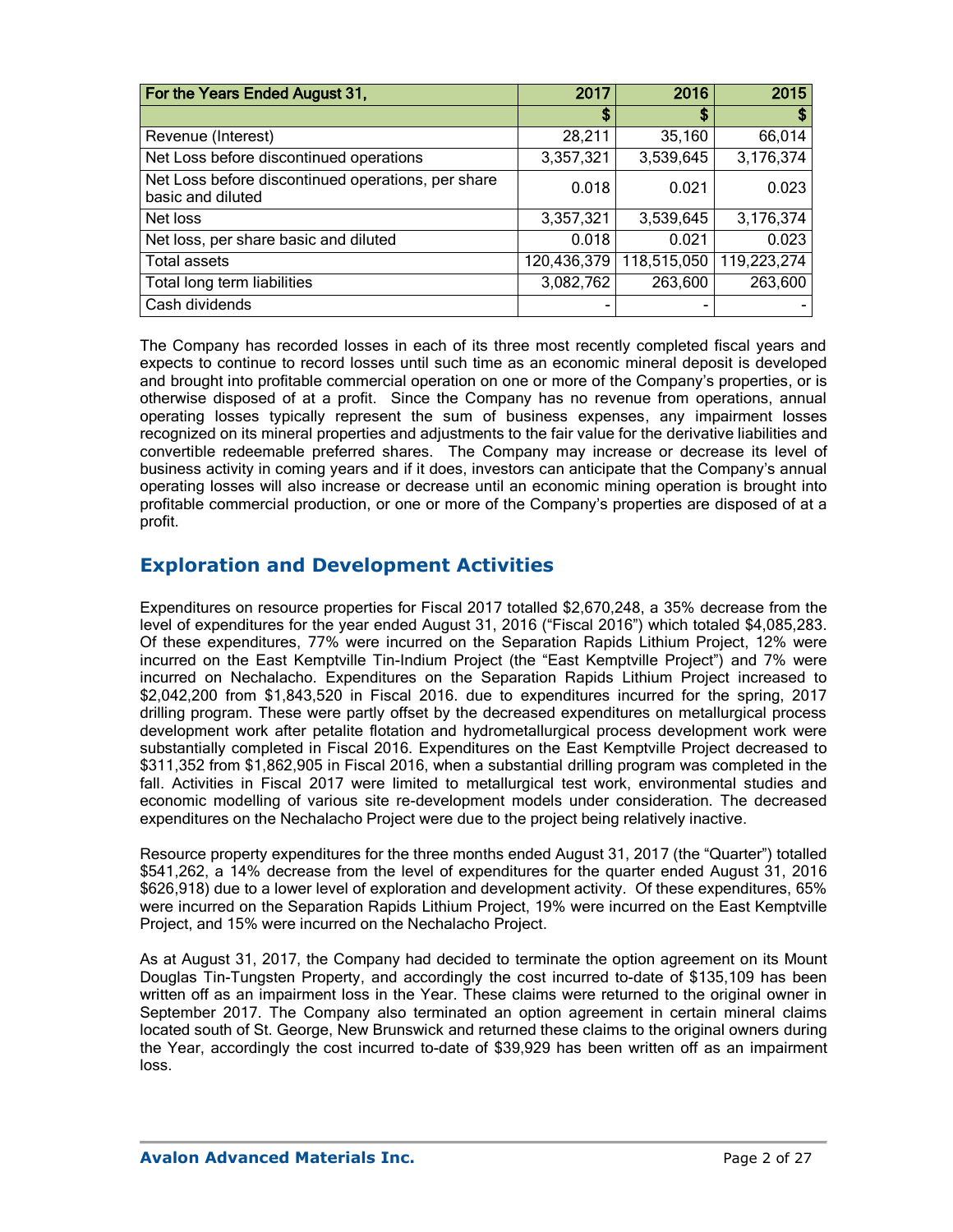In addition, the Company has recognized an impairment loss of \$3,080 relating to the maintenance expenditures incurred on the Warren Township Project.

## *Separation Rapids Lithium Project*

During the Year, the Company incurred \$2,042,200 (2016 - \$1,843,520) in expenditures on the Separation Rapids Lithium Project, in the Paterson Lake area of Ontario. Approximately 49% was incurred on the diamond drilling completed in the spring of 2017, geological resource modelling as well as on the geological mapping and sampling program carried out during the Quarter on the western part of the property covering the new claims acquired earlier this year; 22% was spent on metallurgical laboratory test work, 11% on the Preliminary Economic Assessment ("PEA"), 11% on environmental studies, community engagement and permitting, with the balance incurred on acquiring the additional mineral claims to the northwest.

During the Quarter, the Company incurred \$351,077 (2016 - \$467,255) in expenditures on the Separation Rapids Lithium Project near Kenora, Ontario. Approximately 53% was incurred on analysis of drilling samples collected during the spring drilling program, geological resource modelling and a regional exploration program conducted on the western part of the property. 21% was spent on metallurgical laboratory test work on optimization of the petalite flotation process and the evaluation of fluidized bed roasting within the hydrometallurgical process flowsheet, 25% was spent on engineering, on-going environmental studies and permitting. The engineering work included generation of a basic layout for a demonstration size flotation circuit, with the balance spent on community engagement and property maintenance, while environmental work focused on assessing the chemistry of water run-off and leachate from process tailings and aggregates stockpiles.

The Spring 2017 drilling program was completed during the quarter ended May 31, 2017 and the results were announced in the news release dated July 18, 2017. Five holes (SR17-70 to 74) totaling 1,473 metres were drilled. Two holes were drilled on each of the west and east extensions of the main deposit, extending the resource and mapping the extent of the distinct lepidolite and lithium mica rich sub-zones. These holes also contributed to developing a new resource block model to identify target areas for future resource expansion. The fifth hole (SR17-70) was drilled on an untested target located approximately 1km west of the main deposit, but was not completed due to difficult ground conditions. This hole and a second planned hole on the West Pegmatite will be completed in a future program, when access conditions improve. The summer geological mapping program outlined six new pegmatite targets based on either lithogeochemical or biogeochemical (vegetation) sampling. The westernmost occurrence, known as the Glitter pegmatite, has never been drill-tested and vielded 1.18% Li<sub>2</sub>O over 14.8 metres in a continuous chip sample of petalite mineralization collected this summer, confirming results obtained by previous operators.

All drill hole data is being brought into Avalon's database and recent work on the resource block model following the spring drilling program has focused on generating a detailed mineralogical model of the deposit. The new drill hole data also contributed to a better understanding of resource geometry for mine planning purposes, in particular the spatial distribution of the lepidolite rich subzone that comprises at least 20% of the known resource. The block model created will help guide future drilling designed to expand the resource to depth. A revised mineral estimate was also generated (presented below) that was not materially different from the 2016 resource estimate based on the historical drilling data except for differentiating resources contained in the two main lithium mineralogical sub-zones.

### Metallurgical Process Testwork

Mapping mineralogical zonation in the deposit is integral to designing an appropriate flowsheet for the planned Phase 1 production facility in order to maximize recoveries of lepidolite and petalite which will need to be concentrated separately. Initial testwork has shown that lepidolite can be recovered as the first step in a sequential flotation process prior to flotation of petalite. Concentrates of lepidolite are attracting increasing interest as a feedstock for production of lithium carbonate due to innovative low cost process technology such as the L-Max® process of Lepidico Ltd. As reported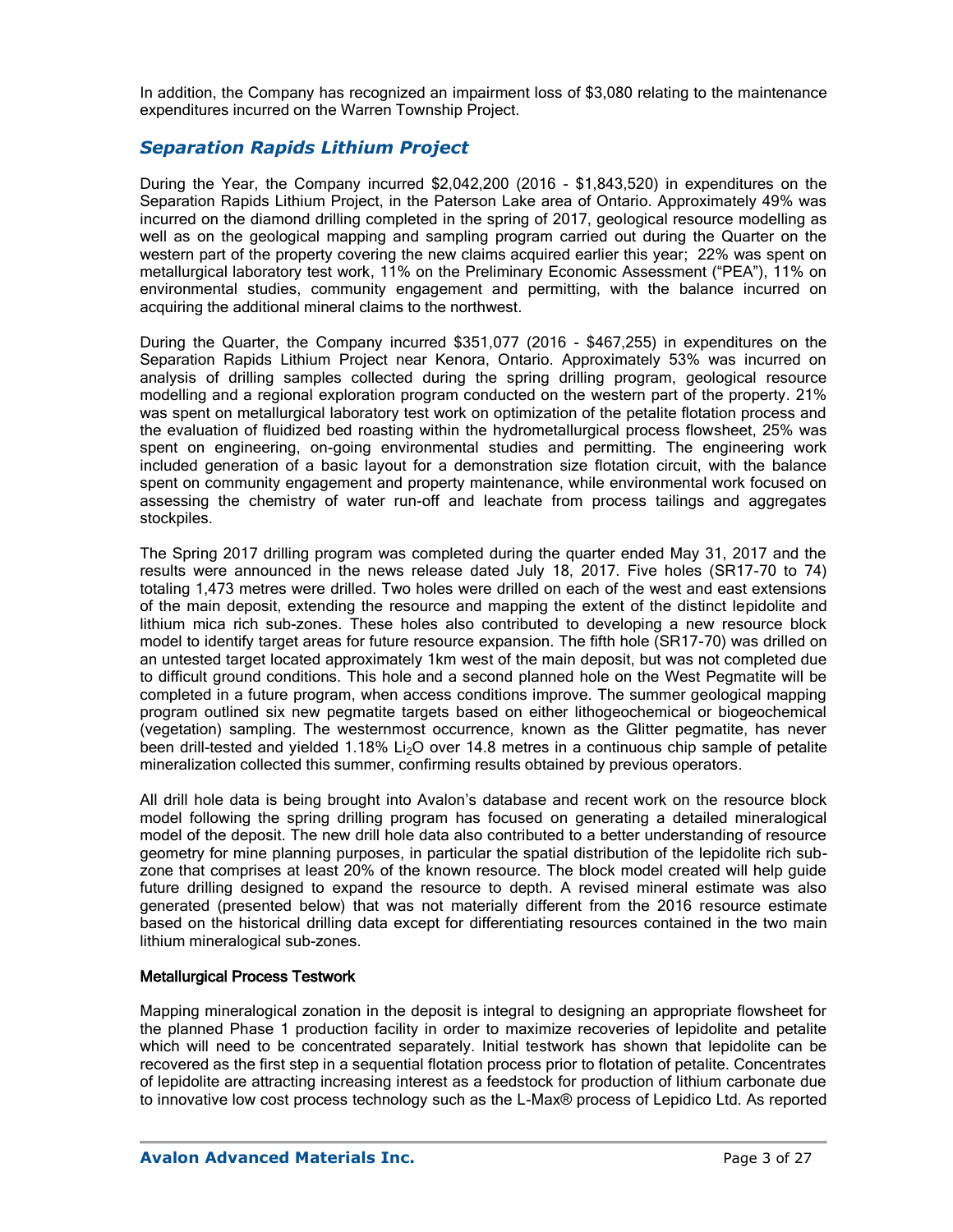in the Company's news release dated February 6, 2017, Avalon signed a letter of intent with Lepidico under which it is contemplated that Avalon would sell a minimum of 15,000 tonnes per annum of lepidolite concentrate produced from its Phase 1 plant to Lepidico for processing at Lepidico's planned Phase 1 commercial lithium carbonate production facility. Lepidico now contemplates building this facility in Ontario.

As disclosed in the Company's news releases dated [October 26, 2017](http://avalonadvancedmaterials.com/news_media/display/index.php?id=29974) and [November 16, 2017,](http://www.avalonadvancedmaterials.com/news_media/display/index.php?id=30518) Avalon is proceeding with further testwork to optimize the flowsheet designed for recovery of a concentrate of lepidolite. Previous testwork has already demonstrated that a lepidolite flotation concentrate assaying  $4.5\%$  lithium oxide (Li<sub>2</sub>O) can be readily recovered from Separation Rapids ore. Additional testwork on the lepidolite flowsheet initiated in November is designed to confirm or improve upon the 90% recovery previously achieved, as well as to increase the  $Li<sub>2</sub>O$  content of the concentrate. This work will include additional work on the petalite concentrate flowsheet through further locked-cycle tests that will generate additional petalite concentrate for product marketing purposes and hydrometallurgical process optimization.

The current flotation flowsheet for petalite includes a magnetic separation stage to remove ironbearing minerals which would otherwise report to the petalite concentrate. Since the main ironbearing minerals in the ore are micas that also contain significant lithium, the magnetic material is effectively another lithium concentrate. Additional testwork is planned to upgrade this concentrate and create another potential economic feed for the production of lithium battery materials from the Separation Rapids resource.

In a separate flotation test program, Avalon is designing a process to produce a high grade petalite concentrate  $(4.5\%$  Li<sub>2</sub>O) with greatly reduced levels of sodium and potassium to meet a potential customer's requirements for a specialized, high purity product. Initial results have already achieved acceptable levels of 0.11% sodium oxide  $(Na<sub>2</sub>O)$  and 0.22% potassium oxide  $(K<sub>2</sub>O)$  with the expectation that additional testwork could further reduce these levels. This high purity petalite concentrate will be a premium quality material for certain specialty glass applications.

Avalon's Phase 1 plant would also include a hydrometallurgical process circuit to produce lithium hydroxide from petalite using the innovative new process flowsheet developed by the Company in 2016. The Company recently filed an application for patent protection of this new petalite hydrometallurgical process flowsheet as disclosed in the Company's news release dated November 16, 2017. Lithium hydroxide produced from the Separation Rapids petalite concentrate material was sent to the National Research Council ("NRC") who confirmed that it represents a suitable precursor for lithium ion battery cathode materials. NRC determined that the material compared well with another commercially available lithium battery material.

Hydrometallurgical process optimization work continued during the quarter with a focus on the potential use of fluidized bed roasting for pre-treating the petalite. In a new program initiated in November, Avalon engaged the services of an international specialist consultant in the field of membrane technology to conduct a series of trials in their laboratory utilizing potential membrane alternatives. The work will focus initially on simplifying the current three-stage impurity removal processes, as well as generating a more concentrated intermediate lithium sulphate stream ahead of conversion to lithium hydroxide. The introduction of specially tailored membranes into the petalite hydrometallurgical flowsheet has the potential to significantly reduce plant operating and capital costs, as well as greatly lowering energy requirements and the overall environmental footprint of the operation.

### Mineral Resources

The Mineral Resources estimate for Separation Rapids was updated in Q1 2018. The main objectives of this work were to distinguish the lepidolite rich portion of the deposit from that where lithium is hosted largely in petalite and incorporate the data from results of the 2017 drill program into an updated resource block model. The new estimate has total Measured and Indicated Resources of 8.12 million tonnes at a grade of 1.37% Li<sub>2</sub>O at a 0.6% Li<sub>2</sub>O cutoff grade. In addition, the Deposit includes an estimated Inferred Resource of 1.20 million tonnes at 1.33%  $Li<sub>2</sub>O$ . Within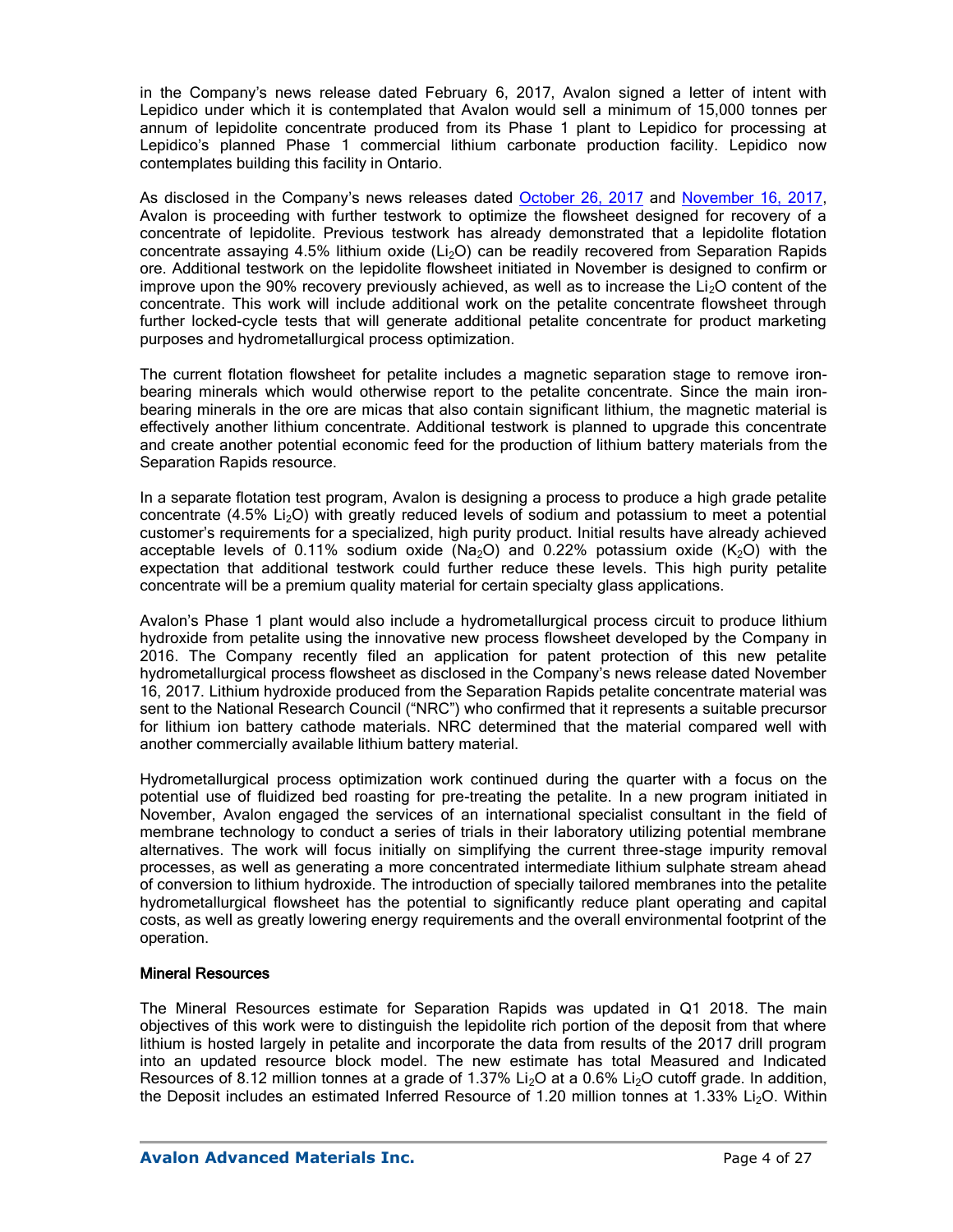this total resource, the estimated resource for the lepidolite rich Measured and Indicated portion of the deposit is 1.85 million tonnes at 1.38% Li<sub>2</sub>O. This represents 23% of the total tonnage of Measured and Indicated Resources at virtually the same  $Li<sub>2</sub>O$  grade as the petalite rich portion of the deposit. Although there is no material change in the overall tonnage of the resource, the drilling enabled improved delineation of the deposit, it now includes a grade and tonnage estimate for the lepidolite + petalite pegmatite and the more detailed geological modeling resulted in an overall grade increase. The estimate of the feldspar content of these resources has not changed and remains, as reported in the previous resource estimate, at 39% feldspar.

The Deposit is hosted within a large, highly-evolved pegmatite body of the rare petalite sub-type, similar to the "Tanco" pegmatite: a rare metals producer located 60 km to the west at Bernic Lake, Manitoba. The Separation Rapids pegmatite forms a vertically-dipping body varying in thickness up to 70 metres and is traceable for approximately 1.5 km along strike. Unlike the Tanco pegmatite, it is highly deformed and was essentially flattened and stretched into its present sub-vertical orientation. The Deposit exhibits typical mineralogical zoning characteristics seen in other highly evolved rare metal pegmatites like Tanco, such as well-developed wall zones and a petalite-rich intermediate zone. Exploration potential exists to discover additional mineralogical sub-zones typical for such pegmatites enriched in other rare metals, notably tantalum and cesium. The Deposit has been partially delineated by exploration drilling over 500 metres of strike length to a depth of 260 metres, and is open for expansion.

The petalite rich pegmatite occurs in one main body which contains the largest part of the resource and 11 smaller pegmatite bodies. The lepidolite rich pegmatite occurs in two larger dikes to the northwest and northeast of the petalite pegmatite and 14 smaller dikes. These zones are open to depth and along strike.

The primary lithium bearing minerals in the deposit are petalite and lepidolite with minor spodumene. The feldspars include both albite and potassium feldspar. The other major rock-forming minerals are quartz and muscovite (also lithium-bearing). Accessory minerals include columbitetantalite, cassiterite, apatite and topaz. Results from 74 historic diamond drill holes totalling 11,644 metres were used to create a 3-D model of the host pegmatite.

The model includes lithium resources with an average grade of below 1% Li<sub>2</sub>O. The lower grade lithium mineralization consists of a swarm of narrow lithium-bearing pegmatite dykes intruded into meta-volcanic rocks, where tests indicate the lithium resource can be pre-concentrated using optical sorting technology.

The previous 2016 resource block model has had an open pit mine design applied to it using Whittle Pit optimization resulting in 9.34 million tonnes of mineralized material at an average grade of 1.22% Li<sub>2</sub>O within the pit. The pit has a strip ratio of 1:5.6, resulting in 52 million tonnes of waste rock for stockpiling for use as aggregate. For the purpose of the PEA, the mine depth was limited to 260 metres. This open pit design includes inferred resources that are too speculative geologically and thus cannot be relied upon for economic considerations. The new resource estimate has not as yet had an open pit mine plan applied to it.

The mine design has not been optimized and the appropriate timing to transition the operation to underground mining has yet to be determined. Further drilling is designed to identify additional resources at depth (as well as along strike) which would create the opportunity to include an underground mining operation in the development model.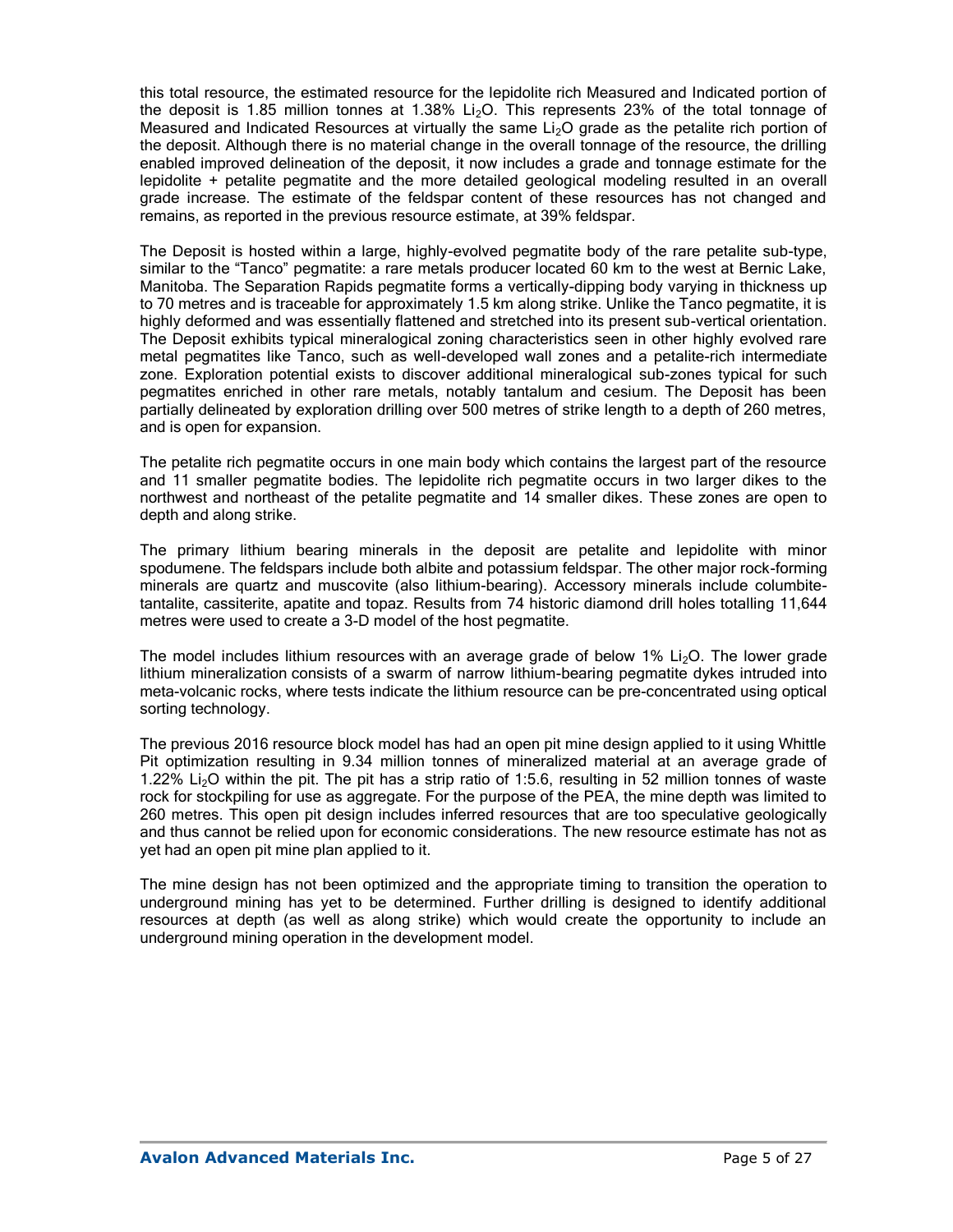### Separation Rapids, Mineral Resource Estimate at 0.6% Li<sub>2</sub>O Cut-off Grade As at November 15, 2017

|                            |               | <b>Petalite Zone</b> |                   |                             | Lepidolite-Petalite Zone |                   | <b>Total</b>  |                   |                   |  |
|----------------------------|---------------|----------------------|-------------------|-----------------------------|--------------------------|-------------------|---------------|-------------------|-------------------|--|
| <b>Class</b>               | <b>Tonnes</b> | Li <sub>2</sub> O    | Rb <sub>2</sub> O | Li <sub>2</sub> O<br>Tonnes |                          | Rb <sub>2</sub> O | <b>Tonnes</b> | Li <sub>2</sub> O | Rb <sub>2</sub> O |  |
|                            | (Mt)          | (%)                  | (%)               | (Mt)                        | $(\%)$                   | $(\%)$            | (Mt)          | (%)               | (%)               |  |
| Measured                   | 2.86          | 1.39                 | 0.313             | 1.18                        | 1.38                     | 0.467             | 4.04          | 1.39              | 0.358             |  |
| Indicated                  | 3.42          | 1.36                 | 0.338             | 0.67                        | 1.40                     | 0.484             | 4.09          | 1.37              | 0.362             |  |
| Measured plus<br>Indicated | 6.28          | 1.37                 | 0.327             | 1.85                        | 1.38                     | 0.473             | 8.12          | 1.37              | 0.360             |  |
| Inferred                   | 0.94          | 1.30                 | 0.321             | 0.26                        | 1.42                     | 0.505             | 1.20          | 1.33              | 0.361             |  |

Footnotes:

- 1. CIM definitions were followed for Mineral Resources.<br>2. The Qualified Person for this Mineral Resource estim
- 2. The Qualified Person for this Mineral Resource estimate is William Mercer, PhD, P.Geo. (ON)
- 3. The resource estimate is based on 74 drill holes totalling 11,644 metres drilled between 1997 and 2017 by Avalon.
- 4. Drill data was organised in Maxwell DataShed and for estimation purposes was transferred to the Geovia GEMS 6.8 software, wherein the block model was developed.
- 5. The geological units were modeled as outlined by drill core logs.
- 6. Resources were estimated by interpolating composites within a block model of 10 x 10 x 3 metre blocks.<br>7. Grade interpolation used the Ordinary Kriging method combined with variograms and search ellipses
- 7. Grade interpolation used the Ordinary Kriging method combined with variograms and search ellipses modeled for each rock unit.
- 8. Measured material was defined as blocks using composites from ≥ 4 drill holes and a distance ≤ 25 m to the nearest composite and additional blocks with excellent geological and grade continuity, while indicated material includes blocks using ≥ 3 drill holes and a distance ≤ 35 m to the nearest composite and blocks with geological and grade continuity, and inferred material was defined as blocks with composites from ≥ 2 drill holes and interpolated geological continuity up to 40 m below diamond drill holes.
- 9. Two metre composites were used and no capping was necessary.
- 10. The mean density of 2.65  $t/m<sup>3</sup>$  was used for unit 6ABC and 2.62  $t/m<sup>3</sup>$  for unit 6D.
- 11. The cut-off grade reported in this resource estimate,  $0.6\%$  Li<sub>2</sub>O, is consistent with the previously published resource estimate by Avalon (Preliminary Economic Assessment, 2016).
- 12. Mineral resources do not have demonstrated economic viability and their value may be materially affected by environmental, permitting, legal, title, socio-political, marketing, or other issues.
- 13. All figures are rounded to reflect the relative accuracy of the estimates. Summation of individual columns may not add-up due to rounding.

#### Lithium Markets

The demand for lithium chemicals, such as lithium carbonate and lithium hydroxide, has been growing rapidly in recent years, driven predominantly by lithium ion rechargeable battery technology now in high demand for electric vehicles and other energy storage applications. Current projections indicate continued growth in lithium demand from the battery sector for the foreseeable future. Because lithium is marketed in different forms, (including lithium minerals used in glass and ceramics) aggregate lithium demand and supply is usually expressed in terms of lithium carbonate equivalent ("LCE").

In 2017, several countries announced new policies to ban the sale of internal combustion engine (ICE) vehicles in the future including Norway by 2025, India by 2030 and France and the UK by 2040. China announced that it would also ban the sale of ICE vehicles in the future without a target date, but further announced minimum EV sales quotas beginning in 2019 at 10% of total vehicle sales. Since some 26 million cars were sold in China in 2016, 10% of sales in 2019 is expected to amount to at least 2.6 million vehicles, an ambitious target.

So far during 2017 several auto makers have made announcements revealing significant increases in hybrid (HEV) and electric vehicle (EV) production targets. BMW, Ford, GM, Honda, Mercedes, Volvo, Jaguar, Mazda and Volkswagen have each made significant announcements. Volkswagen stated it would offer 80 electric models by 2025 and 300 models by 2030. A market observer estimated that VW would require more than 50% of the lithium produced worldwide in 2015 to produce the electric vehicles it expects to sell by 2030.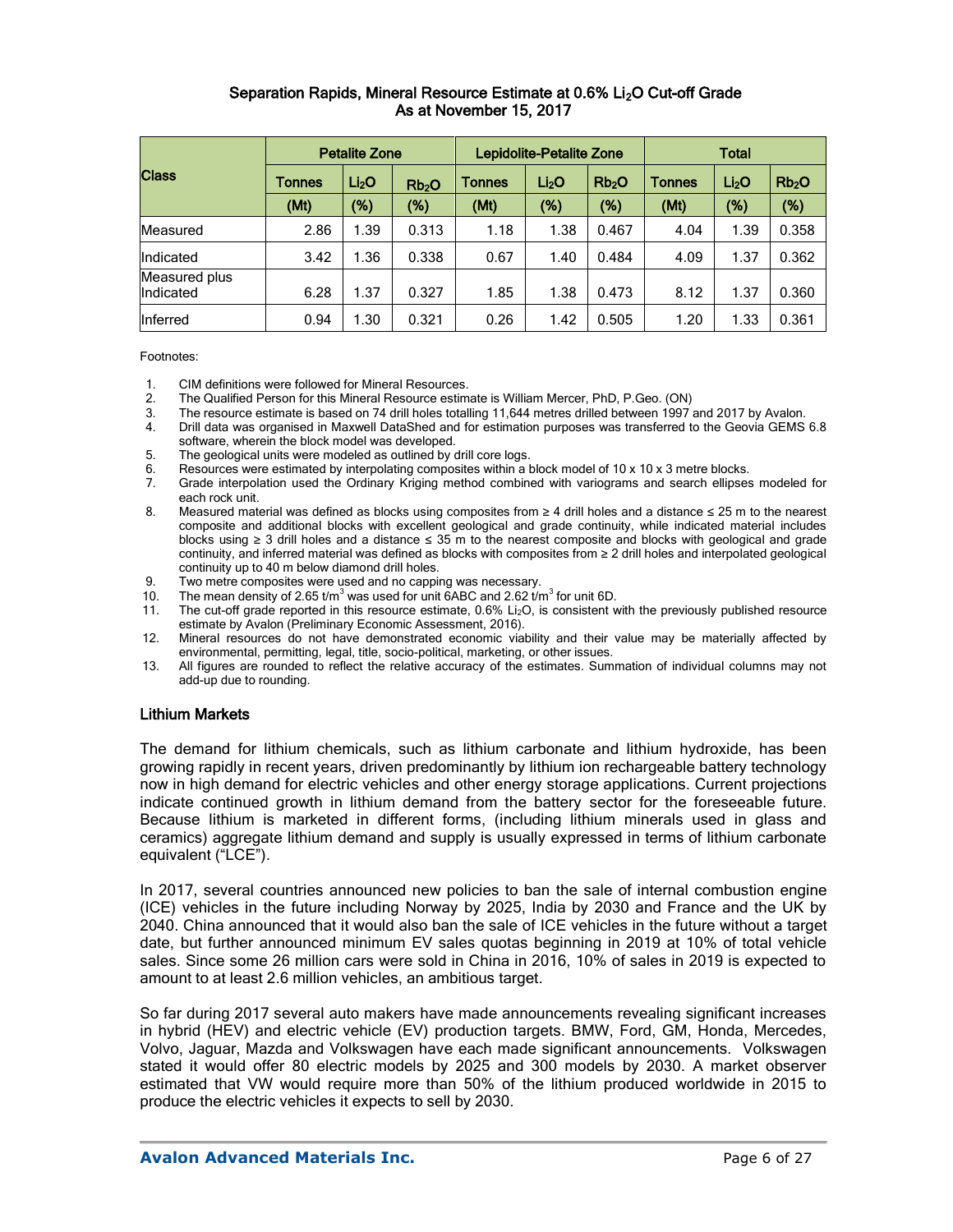It is clear that new lithium supply sources will be needed to meet the growing demand for batteries for electric vehicles. The Separation Rapids Lithium Project will be well-situated to serve new battery production facilities contemplated in North America. Just one well-known example, the lithium battery Gigafactory of Tesla Motors Inc. in Nevada which began production in early 2017, is expected to consume up to 25,000 tonnes per year of lithium hydroxide after it has reached full production.

For the purposes of its 2016 PEA, Avalon used a price assumption of US\$11,000 per tonne FOB plant for lithium hydroxide consistent with price forecasts developed in mid 2016 by Roskill Information Services. Prices as reported by other services such as Benchmark Minerals Intelligence have continued to escalate since that time due to rapidly growing demand from battery makers. Current prices estimates by Benchmark Mineral Intelligence are US\$17,500/t for lithium carbonate in September 2017. (Lithium hydroxide typically carries a premium of US\$2,000/t over lithium carbonate to reflect the added processing cost of converting carbonate to hydroxide)

Lithium chemicals are getting most of the attention in the market and the media due to the increased demand projected for lithium ion batteries in electric vehicles. The markets for glass and ceramics (which commonly use lithium in the mineral form) will also continue to be a growth market for lithium albeit not at the rate anticipated for lithium battery applications. Many existing and new glass formulations for automotive, cell phones, and video displays that require high strength, contain lithium and this will remain an important market in years to come.

Numerous expressions of interest have been received from potential customers for the Company's lithium products and discussions on off-take commitments are ongoing. Once off-take commitments are secured that define the priority lithium product lines, the Company can finalize the design and engineering of the Phase 1 plant. With demand for lithium growing rapidly and few advanced lithium projects ready to commence production, the Company is well-positioned to bring a new supply to the market to serve priority customers, once project financing is in place.

### Environmental Assessment and Community Engagement Update

Avalon is committed to developing the Project based on modern CSR principles and reporting on its performance in its annual Sustainability Reports. These CSR principles include commitments to minimize environmental impacts, ensuring the health and safety of employees, creating benefits for local communities and providing full transparency in its social and environmental performance. The Company and the Project are well known in the local community.

The Company completed site water, sediment, fish, invertebrate and endangered species studies in June and October that successfully advanced the validation of the 1999 environmental baseline study. Sites for infrastructure, including the tailing management facility, have been identified that do not impact fish or other wildlife habitat. Leachate work has been initiated on the site rock and tailings to confirm that these have a low risk of generating acid rock drainage. The original baseline environmental study prepared in 1999 and updated in 2007, required the spring and fall 2017 data collection to further update this study and align it with recent regulatory changes. A Draft Project Description and Environmental Impact Assessment was subsequently produced.

Permitting was advanced through a multi-ministry meeting to review the completed Draft Project Description, discuss the provincial permitting process and to obtain regulator input into the project planning and confirm the proposed environmental work program. Separate discussions were held with federal regulators which also included the probable exemption of the project from the Canadian Environmental Assessment Act ("CEAA") due to the low environmental impact of the project and the fact that the project does not exceed any of the regulated triggers under the Act. No fish or fish habitat will be impacted by the project, eliminating the need for associated permits under the Federal Fisheries Act.

Initial studies suggest that aggregate stockpiles, tailing and concentrate storage areas will not contribute effluents of environmental concern. Additional environmental assessment of the waste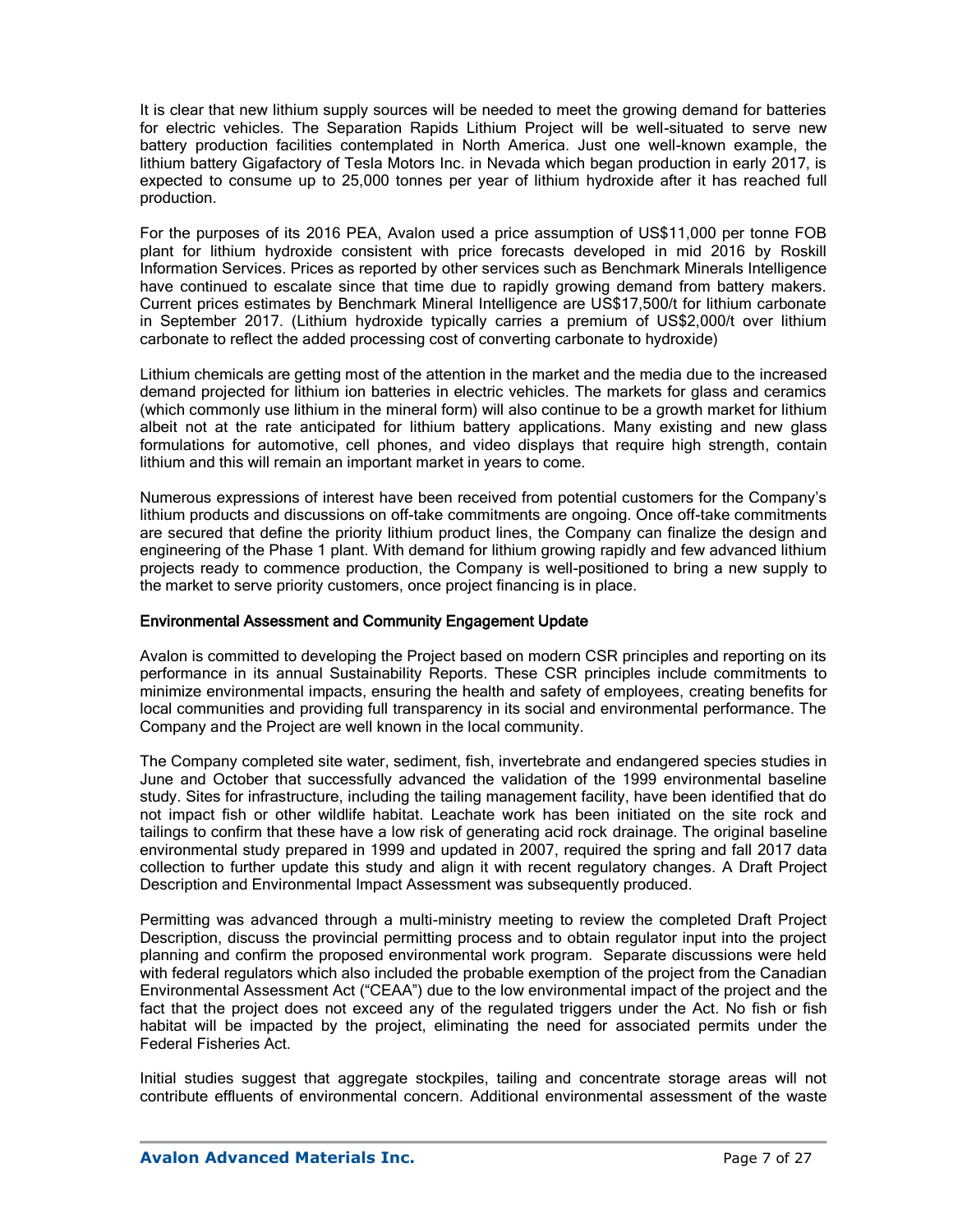rock and tailing materials, based on recent drilling and metallurgical work, was initiated in an effort to validate the earlier work. Dry stacking of tailing and concentrates will minimize long term storage risk, water use and optimize effluent quantity. A final project description may not be required if the Project is exempted from the CEAA process. The data will be required to support the provincial permit applications only. This has the advantage of shortening the permitting time line significantly.

The Project is located in the traditional land use area of the Wabaseemoong Independent Nations ("WIN") for which they have stewardship under an agreement with the Province. The Company first signed an MOU with WIN in 1999 which was renewed when the Project was re-activated in 2013. Avalon management has been keeping WIN leadership informed on Project activities and remains committed to fulfilling its community consultation obligations and partnering with WIN on Project business opportunities. The Company has also initiated dialogue with the Métis Nation of Ontario who holds Aboriginal rights in the area. Following the completion of the Draft Project Description, positive project review meetings were held with the Wabaseemoong Chief and Council and with the Metis Nation of Ontario at a Valued Components Workshop in order to review the project and obtain guidance and comments on environmental aspects of the project.

Overall, the Company does not anticipate any delays in securing the necessary permits and approvals to proceed with the Phase 1 production facility.

### Future Work

The Company is primarily focused on the next steps required to move forward with the Phase 1 demonstration scale production facility. Several models for this plant are under consideration involving different throughput rates and variations of the flowsheet depending on the product mix to be recovered. The nature of the resource, with two main lithium minerals, offers considerable flexibility in lithium products. Some consumers are interested in mineral concentrate (either petalite or lepidolite) and some are more interested in the lithium derivative products, either carbonate or hydroxide. The Company continues to talk to potential strategic partners interested in securing lithium supplies. The product mix, final flowsheet and production capacity will be determined in collaboration with our partner(s).

Near term priorities are all related to flowsheet optimization laboratory work and production of small product samples for customer evaluation. Following completion of the current testwork program, the Company will be in a position to proceed with another bulk sample trial in order to generate the information necessary to complete the final flowsheet design and engineering for the Phase 1 Plant. When this work is completed, financing is secured and any necessary operating permits are in place the Company will be in a position to proceed with Phase 1 plant construction possibly as early as 2018.

The present concept is to build this facility at a scale that would facilitate on-going profitable smallscale production. A throughput rate of in the order of 100,000 tonnes per annum of ore is envisioned which would require a capital investment in the rate of \$30-40 million. A Phase 1 Plant at this scale could potentially be in operation before the end of 2019. Once the lithium products are fully qualified and commitments on off-take received, the Company would then proceed with scale-up of the operation to expand product output. This might be done in two steps before full-scale production is achieved in order to ensure a successful transition without compromising product quality.

Further drilling is also contemplated in order to increase the total lithium resources in the main Separation Rapids lithium deposit, which is open for expansion to depth below 200 metres with the deepest holes at present indicating similar widths and grades as in the near surface holes. In addition, the lepidolite-rich sub-unit of the main pegmatite is also open for expansion to depth and along strike. This work is considered a second priority since the existing resource is more than adequate to serve the requirements for Phase 1 production start-up and there is a high degree of confidence in the potential for delineating additional economic resources on the property.

Unless otherwise noted, the technical information on the Separation Rapids Lithium Project has been reviewed and approved by the Company's Senior Vice President, Metallurgy and Technology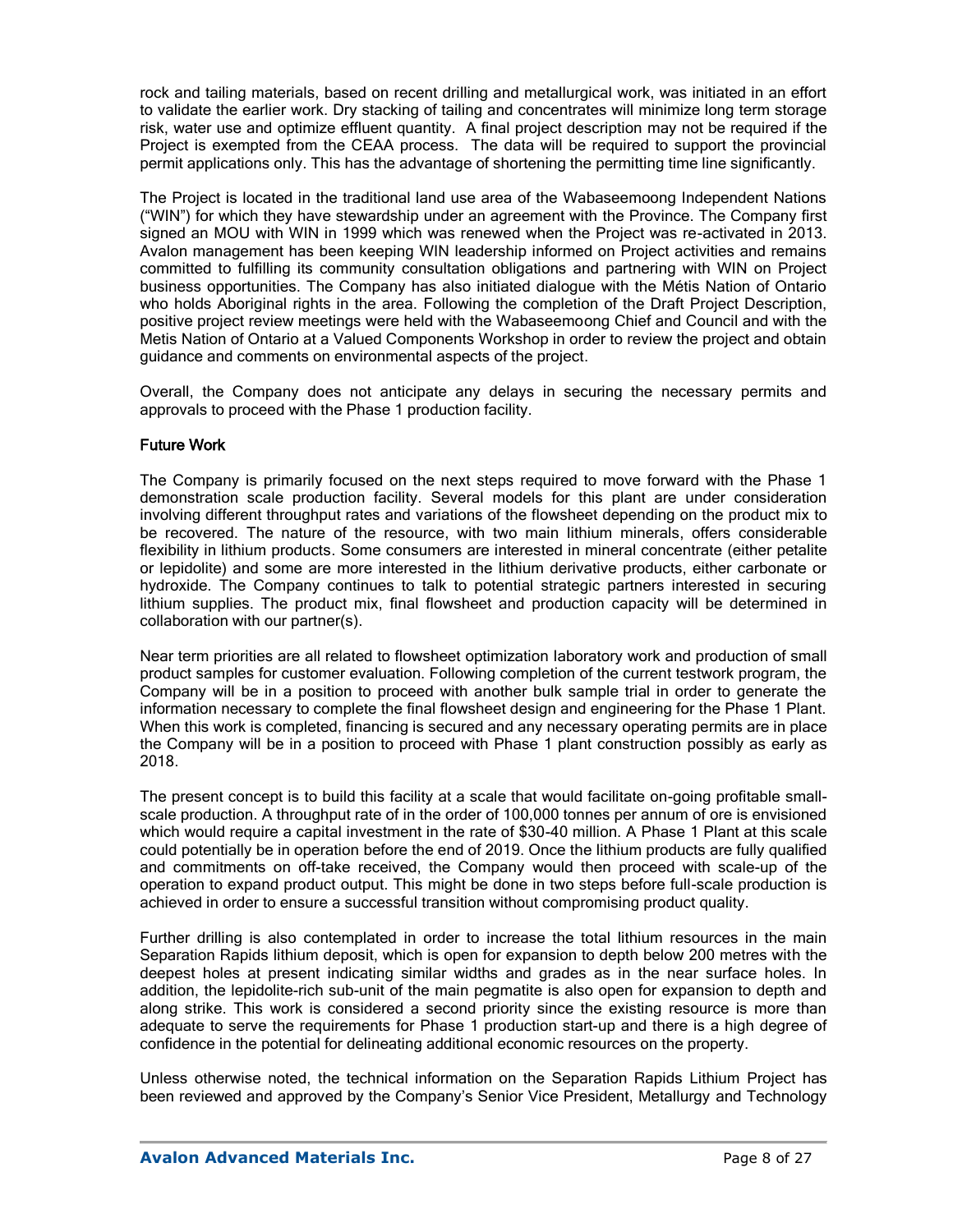Development, Mr. David Marsh, FAusIMM (CP), or Dr. William Mercer, PhD, P.Geo. (Ontario), P. Geo. (NS), Vice President, Exploration, who are both Qualified Persons under NI 43-101.

### **Nechalacho Rare Earth Elements Project**

The Nechalacho Project is located at Thor Lake in the Mackenzie Mining District of the Northwest Territories ("NWT"), about 5 kilometres north of the Hearne Channel of Great Slave Lake and approximately 100 kilometres southeast of the city of Yellowknife. The property is comprised of five contiguous mining leases totalling 10,449 acres (4,249 hectares) and three claims totalling 4,597 acres (1,869 hectares). The leases are subject to one underlying 2.5% Net Smelter Returns ("NSR") royalty agreement. Avalon has the contractual right to buy out this royalty on the basis of a fixed formula, which is currently approximately \$1.46 million and which will increase at a rate equal to the Canadian prime rate until the royalty is bought out.

The property is situated in an area referred to as the Akaitcho Territory, an area which is subject to comprehensive native land claim negotiations between the Government of Canada and the Treaty 8 Tribal Corporation, which consists of the Yellowknives Dene First Nation ("YKDFN"), the Deninu K'ue First Nation ("DKFN") and the Lutsel K'e Dene First Nation ("LKDFN"). The Company has signed an Accommodation Agreement with the DKFN. The Company also recognizes that the Tłįcho First Nation ("TFN") has a settled land claim with the Government of Canada which provides for certain harvesting rights in the area of the Nechalacho site. The general area around the Nechalacho site is subject to Aboriginal rights asserted by two Métis organizations: the Northwest Territory Métis Nation ("NWTMN") and the North Slave Métis Alliance ("NSMA"). During 2014, Avalon concluded a Participation Agreement with the NWTMN and commenced discussions with the NSMA.

Since the completion of the Feasibility Study ("Nechalacho FS") in April, 2013, the Company has been engaged in metallurgical test work with the objective of optimizing the process flowsheets to improve recoveries and reduce costs. This involved introducing efficiencies to the Concentrator flowsheet, and designing a new flowsheet for the Hydrometallurgical Plant involving an alkali cracking process for treatment of the rare earth mineral concentrate as an alternative to the sulphuric acid bake process contemplated in the Nechalacho FS. The alkali cracking process enables recovery of 90% of the heavy rare earth elements ("HREE") in the flotation concentrate, compared to 52% recovery contemplated in the Nechalacho FS using the sulphuric acid bake process. In addition, the alkali cracking process allows for the recovery of zirconium in a form for which there are established markets.

Optimization of the alkali cracking process flowsheet is substantially complete except for finalizing certain details around reagent recovery and recycling. Work here has indicated an 80% reduction in hydrochloric acid, 90% reduction in magnesium oxide and almost 100% reduction in calcium carbonate consumption compared to the Nechalacho FS could be achievable along with associated sustainability benefits. The new potential flowsheet also successfully suppresses the precipitation of cerium and separates the lanthanum, both of which dilute the value of the mixed HREE product.

The last metallurgical testwork investigations conducted for Nechalacho ended August 31, 2016, and related to the recovery of zirconium and production of marketable quality zirconium basic sulphate ("ZBS") and zirconium oxychloride ("ZOC") products. Reworking of the process design criteria, plant designs and cost estimates for both the Concentrator and Hydrometallurgical Plant, along with any revisions to the mine plan, are continuing to be developed internally.

A further integrated pilot plant campaign has been planned but will only proceed when funding becomes available. This is designed to fully evaluate process performance particularly with the incorporation of the acid/reagents recovery circuits and associated recycle streams and would include all unit operations from crushing of ore right through to the generation of a mixed rare earth precipitate. The total bulk sample of ore required for this pilot plant is approximately eight tonnes. This material is being stored in Yellowknife until such time as the funding becomes available to proceed with the pilot plant work, presently estimated at approximately \$4.0 million. There is no firm timeline for when this work will be carried out. In the meantime, the Company continues to monitor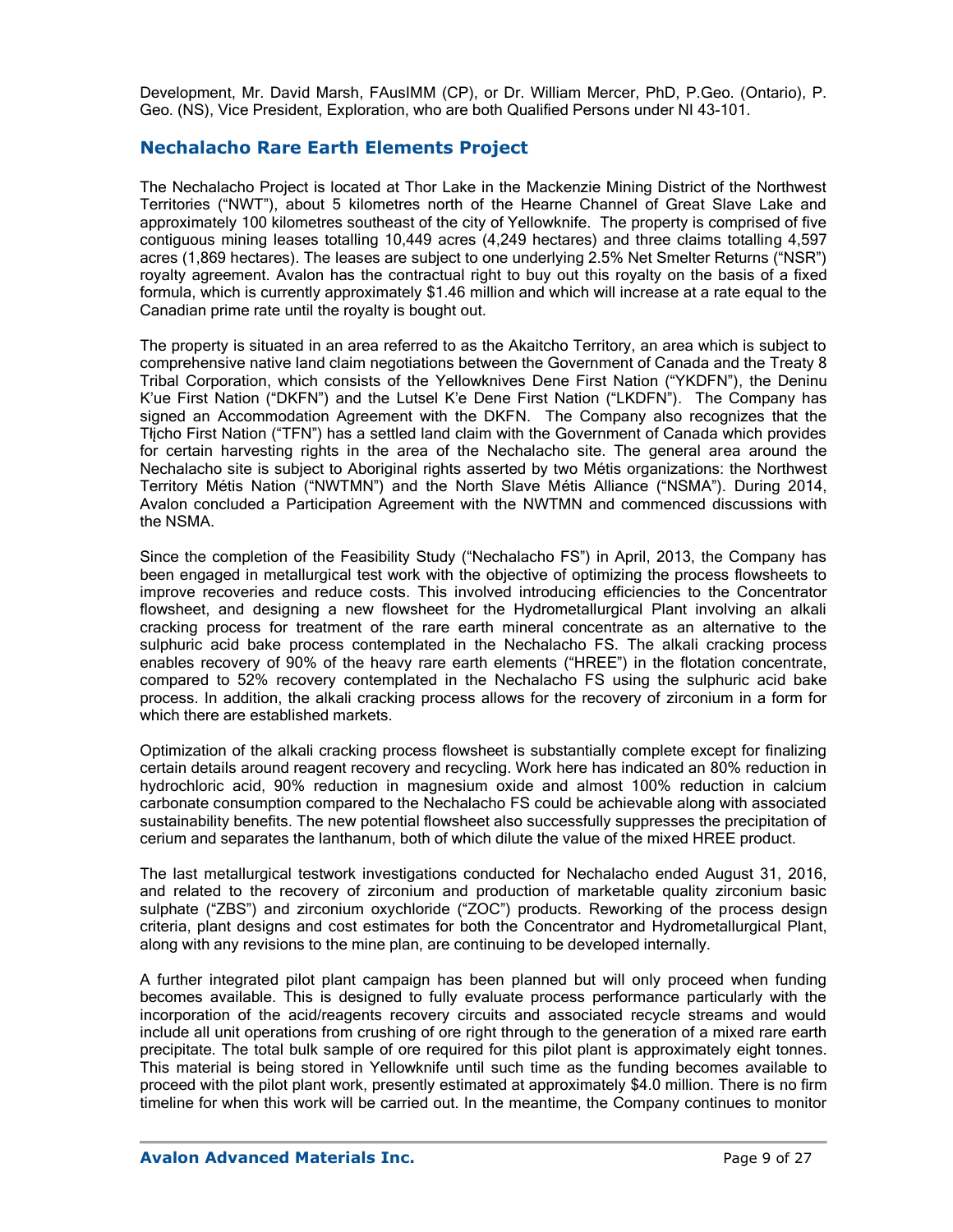various academic research initiatives into new and more efficient rare earth extractive technology through its continuing participation in Canadian Rare Earth Elements Network.

While permits for pre-construction work are already in place, the process to obtain a Class A Water License and Land Use Permit authorizing mine construction, operation and closure activities is presently on hold. The process can be accelerated again at any time with the expectation that it would then be completed in approximately 4-6 months. The Company will consider doing this whenever funding is available and circumstances are favourable. Reporting continues as required under the existing permits with the Mackenzie Valley Land and Water Board. The extension of the existing exploration permit was approved during 2016 to maintain existing site facilities in preparation for future activities. Avalon continues to monitor and participate in discussions around proposed regulatory changes in the NWT that could affect the Company's future development plans. Permits for the quarry and airstrip extensions have been allowed to lapse until such time as they are needed, and can easily be re-obtained. The territorial government continues to look at new infrastructure investments in power and roads. One scenario under consideration is building a transmission line to bring power from the south with one potential route passing close to the Nechalacho site. This could provide opportunities to access lower cost clean power for future operations and potentially facilitate a road link with Yellowknife. Avalon continues to engage with the government of the NWT on these and other development and regulatory issues of concern for our aboriginal partners such as the development of the Caribou Management Plan.

Expenditures during the Year totalled \$198,342 (2016 - \$298,081). Of this, approximately 56% was incurred in connection with camp site maintenance and geological sampling and sample storage. During the fall of 2016, a brief site visit was conducted to do the camp maintenance work and do some sampling on known lithium occurrences on the northern part of the property. 29% was incurred on the disposal of certain metallurgical tailing materials and metallurgical testwork in support of Natural Resources Canada's testwork program using samples from the Nechalacho REE Project, with the balance funding permitting, community consultation work and annual lease payments.

Expenditures during the Quarter totalled \$81,698 (2016 - \$21,652), which were primarily related to the disposal of certain metallurgical tailing materials and sample storage. The key factors going forward which influence the Nechalacho Project schedule, all of which are somewhat dependent on one another, are: securing one or more strategic or financial partners; securing sufficient binding agreements for offtake to support project financing, the availability of equity and debt financing at a reasonable cost and the receipt of all requisite construction and operating permits.

The Nechalacho property hosts a variety of rare metals resources, any of which could become of interest for development as demand warrants. The Company continuously monitors these markets. Demand for the Rare Earth Elements used in the manufacture of high strength permanent magnets, particularly neodymium, praseodymium and dysprosium is increasing and prices for these three REE in China have risen by approximately 50% in 2017. Increased demand for rare earth magnets is related to the growth of the electric vehicle industry where the electric motor technology typically utilizes rare earth magnets.

Unless otherwise noted, the technical information on the Nechalacho Project has been reviewed and approved either by the Company's Senior Vice President Metallurgy and Technology Development, Mr. David Marsh, FAusIMM (CP), or Dr. William Mercer, PhD, P.Geo. (Ontario), P. Geo. (NWT), Vice President, Exploration, who are both Qualified Persons under NI 43-101.

### *East Kemptville Tin-Indium Project*

The Company incurred \$311,352 (2016 - \$1,862,905) in expenditures during the Year on the East Kemptville Project in Yarmouth County, Nova Scotia. Approximately 54% of these expenditures were incurred on metallurgical testwork and preliminary evaluation of the economics of a small scale development scenario involving the processing of surface ore stockpiles, 26% was spent on geological studies, with the balance spent on permitting and environmental studies and property maintenance.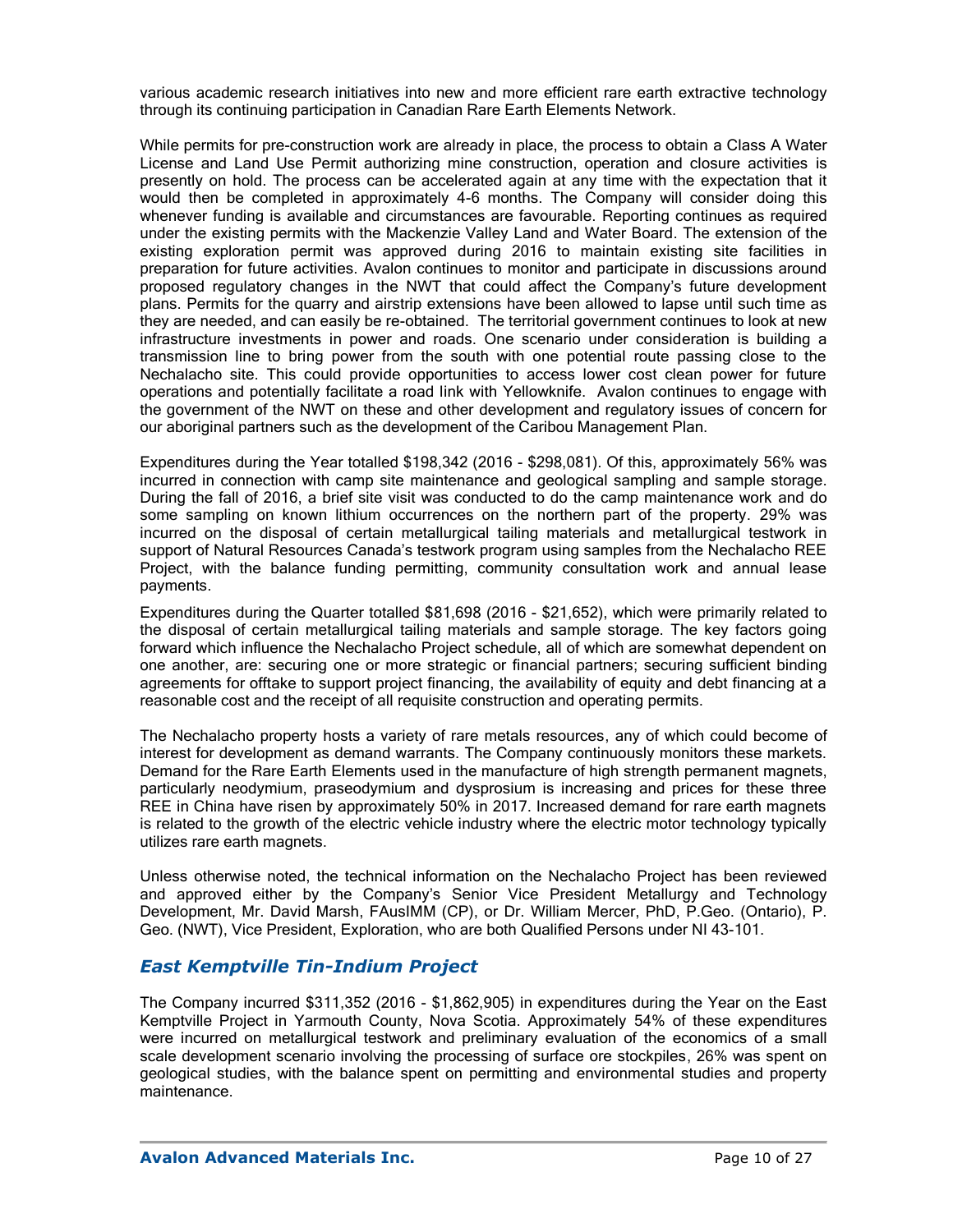The Company incurred \$103,211 (2016 - \$118,003) in expenditures during the Quarter on the East Kemptville Project, for continuing the evaluation of the economics of a small scale development scenario using different variants on the model as well as property maintenance.

The Company holds mineral rights at East Kemptville through a "Special Licence", a form of mineral tenure granted by the Province of Nova Scotia in circumstances where there is a history of previous industrial land use activity (such as mining) in the area of interest. It does not immediately convey surface land rights and, accordingly, access must be arranged with the permission of surface rights holders.

The Company first acquired its Special Licence at East Kemptville in 2005 and it has been subsequently renewed multiple times while the Company negotiated access to the site. During the quarter ended May 31, 2015, by Order in Council, the Government of Nova Scotia approved an application for a new Special Licence reflecting the entire original mine site. The new Special Licence has a term of three years beginning February 2, 2015 and includes an obligation to incur \$5.25 million in expenditures by January 31, 2018 (of which \$3,152,858 had been incurred by August 31, 2017). It is renewable for an additional two one-year periods. The total area covered by the new Special Licence is 2,880 acres. Subsequent to the end of the Quarter, the Company commenced the process toward converting the Special Licence into a mining lease which it anticipates completing in the first half of 2018.

During the Quarter, project work was focussed on preparing an internal study on the economic viability of re-developing the site at this small-scale by initially focusing on the readily accessible low-grade stockpile material. The Company's detailed sampling of the surface of the stockpile has provided more confidence in the average grade estimate reported in the historical records. A drilling program will be carried out on the stockpile before production is initiated to map the internal grade distribution in more detail for future process plant scheduling.

This recent work has confirmed that the small-scale development scenario has economic potential at current tin prices. The model contemplates processing of almost 6 million tonnes of surface ore stockpiles at the rate of 100 tonnes per hour ("tph") for the recovery of a tin concentrate through a small, modular-designed gravity process plant. The model also included the eventual processing of higher grade, near surface ore from both the Main and Baby Zone pits which would extend the operating life in the model to 13 years. Testwork on a simple gravity only circuit has demonstrated that a tin recovery of +/-60% is achievable by such a flowsheet. The initial concentrate produced was 44.6% tin but this was increased to 68% by flotation to remove the contained sulphides- a target of 55% tin has been set for the operating plant. This scenario offers the potential for near term production at a relatively low capital expenditure with positive environmental impact by removing sources of on-site acid mine drainage and by taking advantage of existing tailings management facilities and the open pits. Processing of the stockpiles would contribute to the long term environmental remediation of the site.

Avalon has begun commercial discussions with several parties interested in new sources of supply of tin concentrate or interested in tin development opportunities. Samples of the stockpiled ore have been sent to one interested party and others are waiting for tin concentrate samples. Given the expected quality of the tin concentrate to be produced, off-take contracts are expected to be achieved once financing for the project is in place, or as a part of a debt financing arrangement.

Environmental studies examined the nature of the waste material generated from renewed operations, as well as the conditions required for bringing the existing operation into readiness for future production. A closure strategy has now been identified for the small scale development scenario to significantly reduce the existing site environmental liability through innovative management of future waste rock and tailings and through the processing and elimination of sulphide-bearing material presently stored on surface that is contributing to the need for costly ongoing water treatment.

All future potentially acid generating waste produced will be disposed of sub-aqueously to eliminate oxidation and the need for long term treatment requirements. These are anticipated to significantly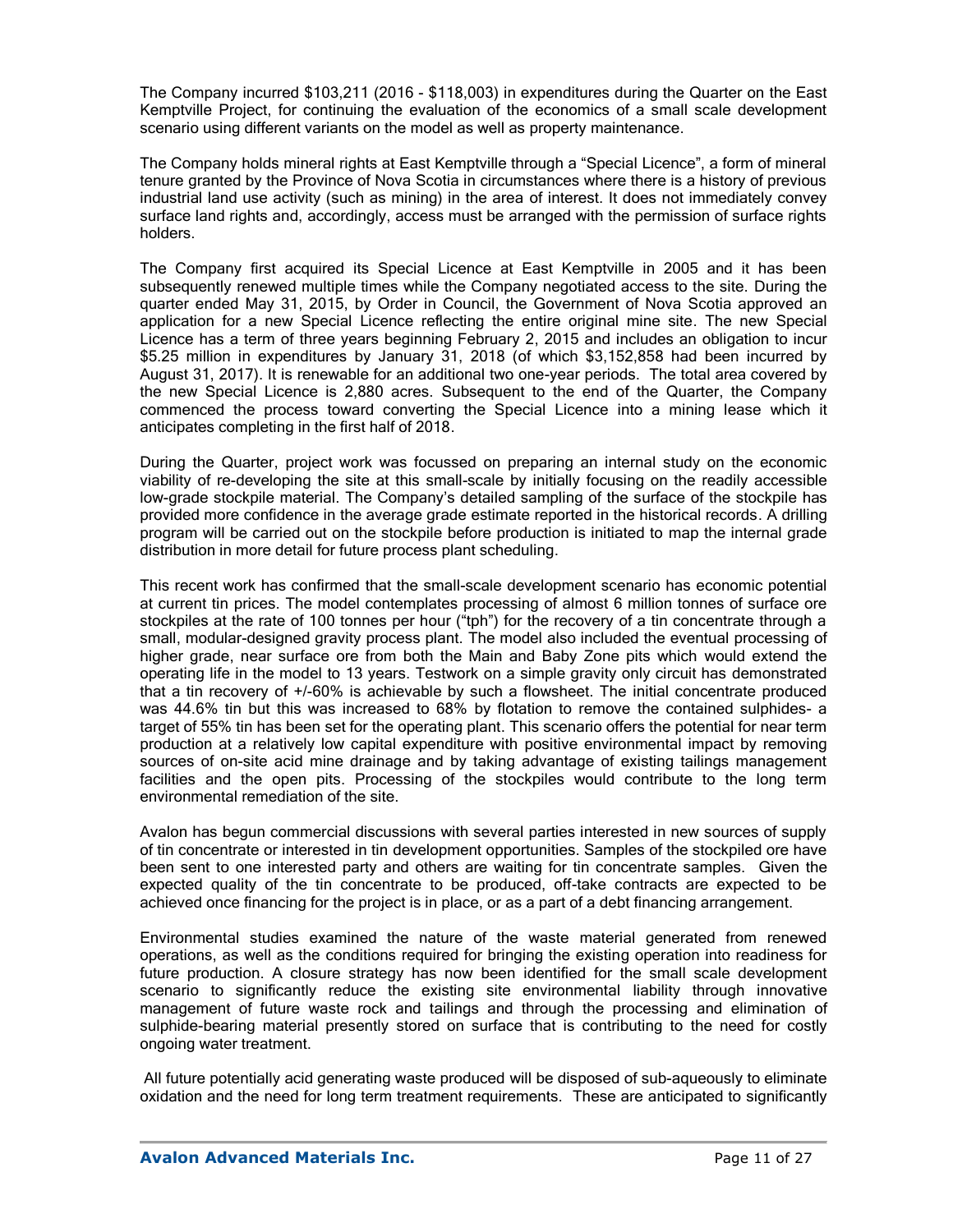reduce or eliminate the need for ongoing site care and maintenance. Additional drilling was completed by the surface rights owner to validate the stability of the coarse tailing pile and eliminate the potential need for future stabilization work during operations. Samples from the drilling will be analysed for tin to evaluate the potential for re-processing the tailings to recover additional tin concentrates. The detailed due diligence review of the historic environmental liability, led by Mark Wiseman, Vice-President, Sustainability, related to the acquisition of the surface rights was completed with no fatal flaws identified.

Unless otherwise noted, the technical information on the East Kemptville Tin-Indium Project has been reviewed and approved either by the Company's Senior Vice President Metallurgy and Technology Development, Mr. David Marsh, FAusIMM (CP), or Dr. William Mercer, PhD, P.Geo. (Ontario), P. Geo. (NS), Vice President, Exploration, who are both Qualified Persons under NI 43- 101.

### *Other Projects*

The Company did not complete any work on any of its other projects during the Quarter.

During the year, the Company incurred expenditures of \$88,446 (2016 -\$46,663) on its Mount Douglas Tin-Tungsten Property, \$26,828 (2016 - \$13,101) on certain mineral claims located south of St. George, New Brunswick and \$3,080 (2016 - \$4,163) on its Warren Township Anorthosite Project, all of which have been written off as impairment losses.

# **Corporate Social Responsibility**

Contemporaneously with the filing of this MDA, the Company released its sixth comprehensive Sustainability Report entitled Concentrating on Cleantech Materials Production. The 2017 Sustainability Report is available for download on the Company's website at: http://www.avalonAM.com

The 2017 Sustainability Report was prepared in accordance with the streamlined October 2016 Global Reporting Standards. The 2017 Report incorporates a self-assessment of Fiscal 2017 performance and sets targets for 2018 against the applicable Mining Association of Canada's "Toward Sustainable Mining" indicators.

In addition to the Company's safety performance, the report includes many other accomplishments such as energy efficiency initiatives, community outreach, and metallurgical process improvements that contribute to improved environmental performance. Avalon is committed to working closely with its Aboriginal partners to create lasting economic and social benefits in the communities. In addition to its partners in the NWT, dialogue has been initiated with the Acadia First Nation in Nova Scotia as it relates to the East Kemptville Project and with Wabaseemoong Independent Nations ("WIN") and Métis Nation of Ontario with respect to the Separation Rapids Lithium Project.

To provide independent advice as to the efficacy of the Company's CSR work, the Company maintains an independent Sustainability Advisory Committee ("SAC") that meets intermittently to review all of the Company's sustainability-oriented work at all its projects. No meetings were held in Fiscal 2017 due to the low level of current development activity. In recognition of its sustainability efforts, Avalon was recognized for two straight years (2015 and 2016) by *Corporate Knights*' Future 40 Responsible Corporate Leaders in Canada.

## **Administration and Other**

Corporate and Administrative expenses totalled \$2,877,792 during Fiscal 2017, an 11% decrease from the amount incurred in Fiscal 2016 (\$3,221,418). The main areas of decreased operating expenses for the Year were expenses on public and investor relations, salaries and benefits, insurance expense, filing and transfer fees, as well as legal and related advisory fees.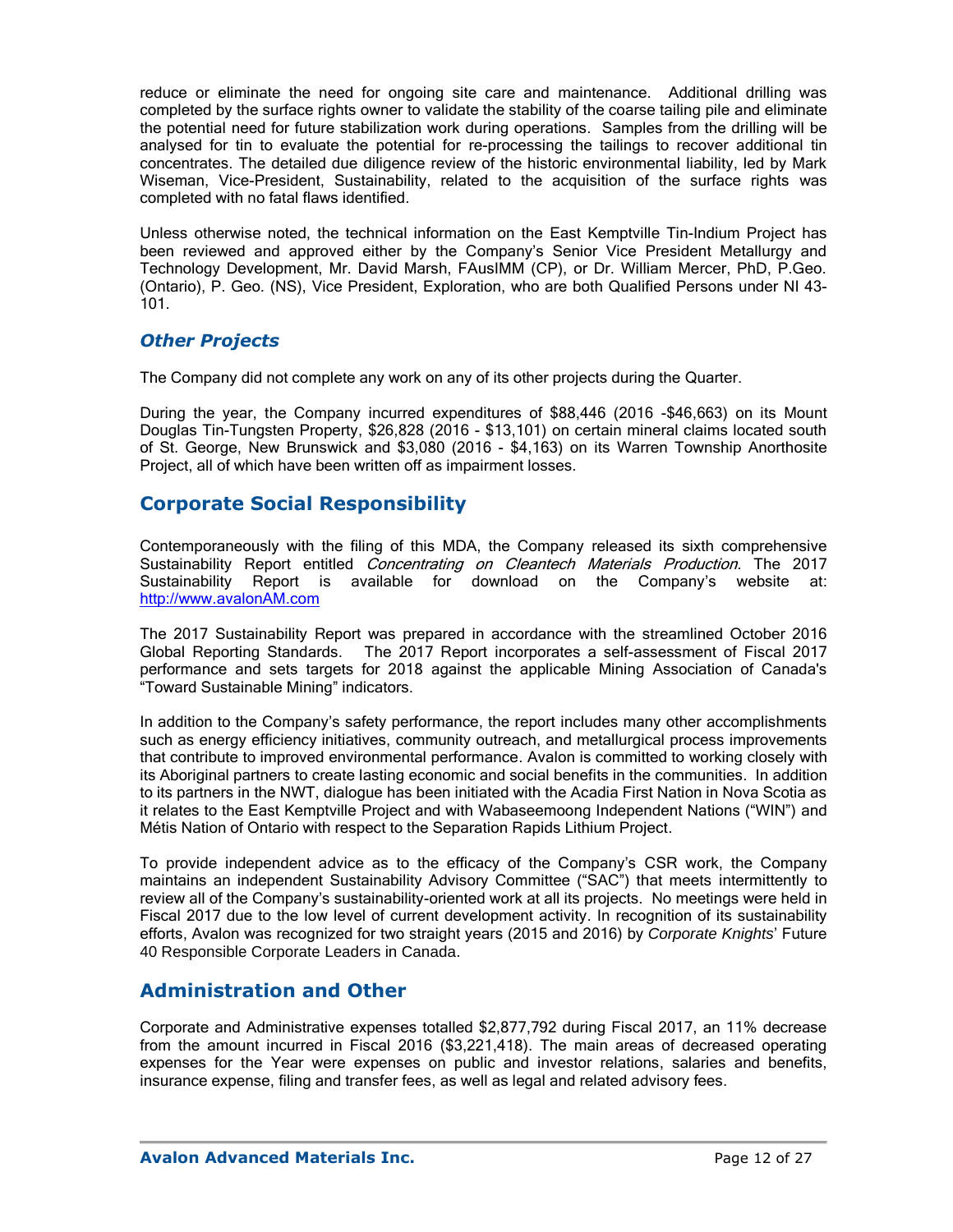Expenses on public and investor relations for the Year decreased by \$126,841 (23%) to \$430,136 compared to \$556,977 in Fiscal 2016. The decrease was primarily related to the decreased amount of work provided by consultants. Higher consulting fees were incurred in Fiscal 2016 for investor relations activities to build investor awareness about the Company's shift in focus back to its lithium business and the Company name change which was approved by shareholders in February 2016.

Salaries and benefits for the Year decreased by approximately 6% to \$1,509,865 compared to \$1,607,078 in Fiscal 2016. The decrease in salaries and benefits was primarily related to the reduced staffing levels and to the decrease in the provision for accrued vacation days.

Insurance expenses for the Year decreased by approximately 21% to \$130,787 compared to \$165,613 for Fiscal 2016. This decrease is related to the reduction to the directors' and officers' liability insurance coverage from \$30,000,000 to \$20,000,000 for the 2016/2017 policy year.

Filing and transfer fees decreased by 20% to \$93,633 during the Year compared to \$116,484 for Fiscal 2016. The decrease is primarily related to the decrease in annual listing fees paid and the elimination of services provided by a US-based transfer agent after the Company's move to the OTCQX Best Market from the NYSE MKT in December 2015.

Legal and related advisory fees decreased by 58% to \$18,679 during the Year compared to the \$44,635 for fiscal 2016. As part of its continuing effort to reduce costs, more routine matters and filings are now handled in-house.

Share based compensation decreased to \$183,108 for the Year compared to \$345,435 for Fiscal 2016. This decrease is primarily related to the decrease in the estimated fair values of options earned during the Year compared to Fiscal 2016.

On August 31, 2017, the fair values of the Company's outstanding warrants denominated in US\$ were re-measured using the Black-Scholes pricing model, which resulted in a gain of \$229,747 for the Year (being the decrease in the estimated value of these warrants between August 31, 2016 and August 31, 2017) and a loss of \$23,506 for the Quarter (being the increase in the estimated value of these warrants between May 31, 2017 and August 31, 2017). The changes in the estimated value of these warrants at the various valuation dates are mainly caused by the fluctuation in the trading price of the Company's common shares and the number of these warrants outstanding as at August 31, 2017 compared to August 31, 2016 and May 31, 2017.

Similar to the US\$ Warrants, the fair values of the Company's outstanding derivative liabilities (which included the A1 Warrants issued in March 2017 as described below) were re-measured using the Black-Scholes pricing model, which resulted in a gain of \$103,326 for the Year and the **Quarter** 

Corporate and Administrative expenses totalled \$668,998 during the Quarter, a 2% decrease from the amount incurred during the comparative quarter in fiscal 2016 (\$681,616). The main area of decreased operating expenses for the Quarter was expenses on public and investor relations, which were partly offset by the increase in salaries and benefits.

Salaries and benefits increased by \$65,563 (20%) to \$389,382 compared to \$323,879 for the same quarter in Fiscal 2016. This increase is primarily related to salary and benefits for an employee who had returned to work in February 2017 after parental leave, and to the increase in the provision for accrued vacation days.

Expenses on public and investor relations decreased by \$84,950 (59%) compared to the same quarter in Fiscal 2016 due to reduced US marketing activity. Investor relations activities during and subsequent to the end of the Quarter included non-deal roadshows in New York, Winnipeg and Montreal and increased investor outreach in Toronto. The Company also participated in one lithium technical conference subsequent to the end of the Quarter in California.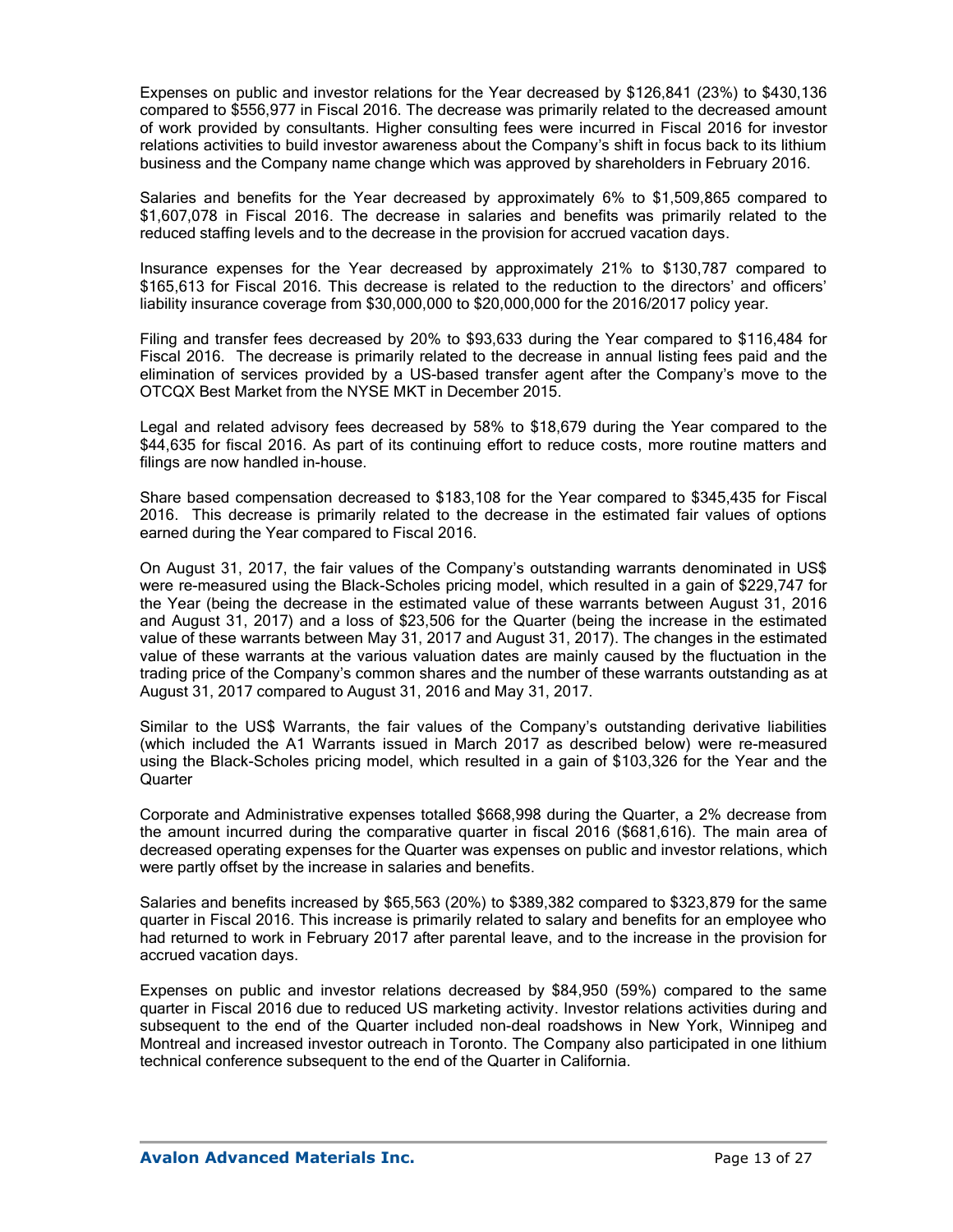Share based compensation expense totalled \$42,934 for the Quarter compared to \$72,830 for the same quarter in Fiscal 2016. This decrease is primarily related to the decrease in the estimated fair values of options earned during the Quarter compared to the same quarter in Fiscal 2016.

In March 2017, the Company entered into a preferred share purchase agreement (the "Agreement") with an entity managed by the Lind Partners ("Lind") and issued 500 Series A1 Preferred Shares (the "Preferred Shares") at a price of \$5,000 per share for gross proceeds of \$2,500,000. Pursuant to Canadian securities laws, the securities issuable under this private placement were subject to a hold period which expired on July 11, 2017 (the "Hold Period").

In conjunction with this private placement, Lind received a commitment fee of \$125,000 and 6,900,000 common share purchase warrants (the "A1 Warrants"). Each Warrant entitles the holder to purchase one common share of the Company at a price of \$0.23 per common share until March 10, 2022.

The Preferred Shares do not carry a dividend and have a redemption value that starts at \$5,000 per share and increases by \$250 per share each quarter over a 24 month period ending on March 10, 2019, to a cap of \$6,750 per share. After the Hold Period, the Preferred Shares can be converted by Lind into common shares of the Company at a price per common share equal to 85% of the five-day volume weighted average price of the common shares on the TSX immediately prior to the date that notice of conversion is given (the "Conversion Option").

Lind is also entitled to accelerate its conversion right to the full amount of the redemption value applicable at such time, or demand repayment of the applicable redemption value per share in cash, upon the occurrence of certain events as set out in the Agreement (the "Redemption Events"). The triggering Redemption Events include certain key financial and non-financial conditions, which include change of control, insolvency and liquidity conditions etc. as defined in the Agreement. These Redemption Events also limit the Company from obtaining other debt or preferred share financings that are not junior to the Preferred Shares other than certain project-related financings, as well as other at-the-market, equity lines or credit type of common share offerings, or convertible security financings where the price of the common share is not fixed at a predetermined price. In addition, if the Redemption Event is a change of control event, the redemption amount will be equal to 110% of the applicable redemption amount at that time. No Redemption Event had occurred since the issuance of the Preferred Shares.

The Company has the right to redeem all of the outstanding Preferred Shares at any time after the Hold Period at a 5% premium to the redemption value (the "Call Option"). The Company also has floor price protection such that if any conversion results in an effective conversion price of less than \$0.10 per common share, then the Company has the right to deny the conversion and instead redeem the Preferred Shares that were subject to that conversion for the redemption amount in cash plus a 5% premium.

At any time while any Preferred Shares are outstanding, Lind has the option of subscribing for up to an additional 165 Series A2 Preferred Shares at a price of \$5,000 per share and under the same terms and conditions as the initial financing, subject to certain triggering events and subject to the prior approval of the TSX (the "Series A2 Option"). Lind will also receive a certain number of Series A2 warrants ("A2 Warrants") when it exercised the Series A2 Option. The number of A2 Warrants to be issued and the exercise price of A2 Warrants will be calculated by using similar formulas used in determining the number and the exercise price of the A1 Warrants.

The number of common shares to be issued would be 21,176,470 if all of the outstanding Preferred Shares had been converted into common shares based on the closing price of the Company's common shares on the TSX of \$0.14 on August 31, 2017.

In accordance with IAS 32 Financial Instruments: Presentation and IAS 39 Financial Instruments: Recognition and Measurement ("IAS 39"), the Company had designated the entire hybrid contract (the Preferred Share and all of the embedded derivatives) as a liability and measured it as a financial liability at fair value through profit or loss ("FVTPL") and re-measured at each financial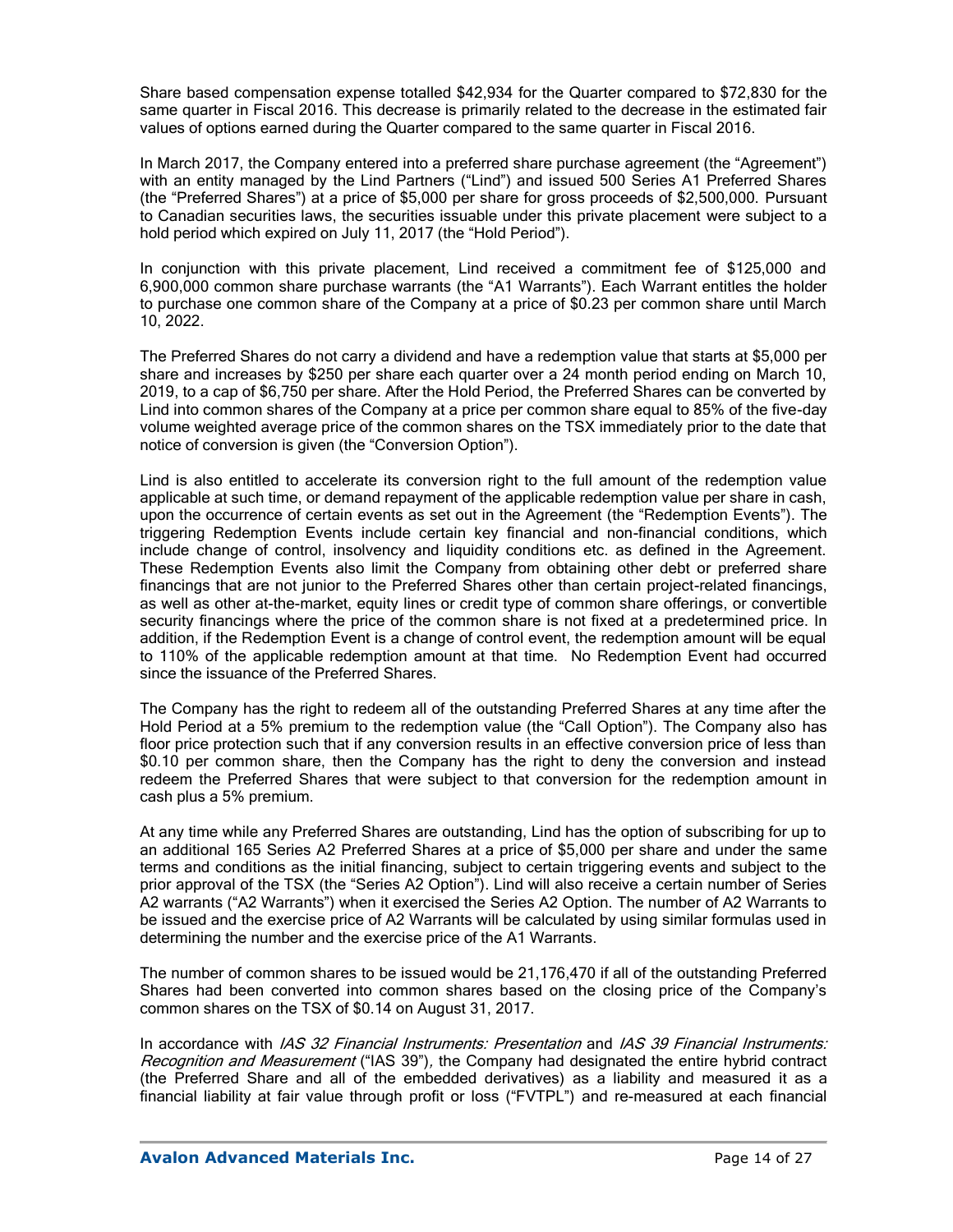statement reporting date, with the resulting change in value being recorded as increase or decrease in fair value of convertible redeemable preferred shares in the consolidated statement of comprehensive loss. As the Company has the Call Option to redeem all of the outstanding Preferred Shares at any time after the Hold Period at a 5% premium to the redemption value, the total fair value of the Preferred Shares at issuance is therefore \$2,625,000.

The exercise price of the A1 Warrant is subject to adjustment from time to time in the event of certain common share rights offering, such that the exercise of the A1 Warrants do not result in a fixed number of common shares being issued for a fixed amount of cash. As a result, the A1 Warrant had been classified as a financial liability at FVTPL and re-measured at each financial statement reporting date using the Black-Scholes pricing model, with the resulting change in value being recorded as increase or decrease in fair value of derivative liabilities in the consolidated statement of comprehensive loss.

The fair value of the A1 Warrants was estimated at \$236,488 at issuance, and this amount was allocated to the warrant component of this private placement.

Cash issuance costs incurred relating to this private placement totaled \$239,847 and had been recorded in the Statement of Comprehensive Loss as financing transaction costs.

The fair values of the Preferred Shares and the A1 warrants at issuance totaled \$2,861,488 and the excess of this amount over the gross proceeds (\$2,500,000) of \$361,488 had been recorded as a financing transaction cost in the Statement of Comprehensive Loss.

20 Preferred Shares were converted into common shares during the Quarter. The total fair value of the remaining outstanding Preferred Shares was estimated at \$2,646,000 as at August 31, 2017, and accordingly, the Company had recorded an increase in fair value of convertible redeemable preferred shares of \$131,250 during the Quarter.

# **Summary of Quarterly Results**

| <b>Fiscal Year</b>                         |                                     |           | 2017           |         | 2016    |                |                |         |  |  |
|--------------------------------------------|-------------------------------------|-----------|----------------|---------|---------|----------------|----------------|---------|--|--|
| For the Quarters Ended                     | <b>Feb. 28</b><br>Aug. 31<br>May 31 |           | <b>Nov. 30</b> | Aug. 31 | May 31  | <b>Feb. 29</b> | <b>Nov. 30</b> |         |  |  |
|                                            |                                     |           |                |         |         |                |                |         |  |  |
| Revenue (Interest)                         | 16.080                              | 7,088     | 2.544          | 2.499   | 5.882   | 7.700          | 7.683          | 13,895  |  |  |
| Net Loss before discontinued<br>operations | 835,616                             | 1.312.870 | 568,543        | 640.292 | 704.446 | 1,234,913      | 954.982        | 645.304 |  |  |
| <b>Net Loss</b>                            | 835.616                             | 1.312.870 | 568,543        | 640.292 | 704.446 | 1,234,913      | 954.982        | 645.304 |  |  |
| Net Loss, per share, basic<br>land diluted | 0.004                               | 0.007     | 0.003          | 0.004   | 0.004   | 0.007          | 0.006          | 0.004   |  |  |

The following selected financial data is derived from the unaudited condensed consolidated interim financial statements of the Company.

The fluctuation on quarterly net loss is primarily due to share-based compensation expenses recognized as stock options granted to directors, officers, employees and consultants of the Company are earned, the impairment losses recognized on resource properties, changes in the fair value of derivative liabilities and convertible redeemable preference shares, and financing transaction costs expensed. The costs of resource properties are written down at the time the properties are abandoned or considered to be impaired in value.

# **Liquidity and Capital Resources**

In management's view, given the nature of the Company's operations, which consist of the exploration and development of mineral properties, the most relevant financial information relates primarily to current liquidity, solvency, and planned property expenditures. The Company's financial success will be dependent on the economic viability of its resource properties and the extent to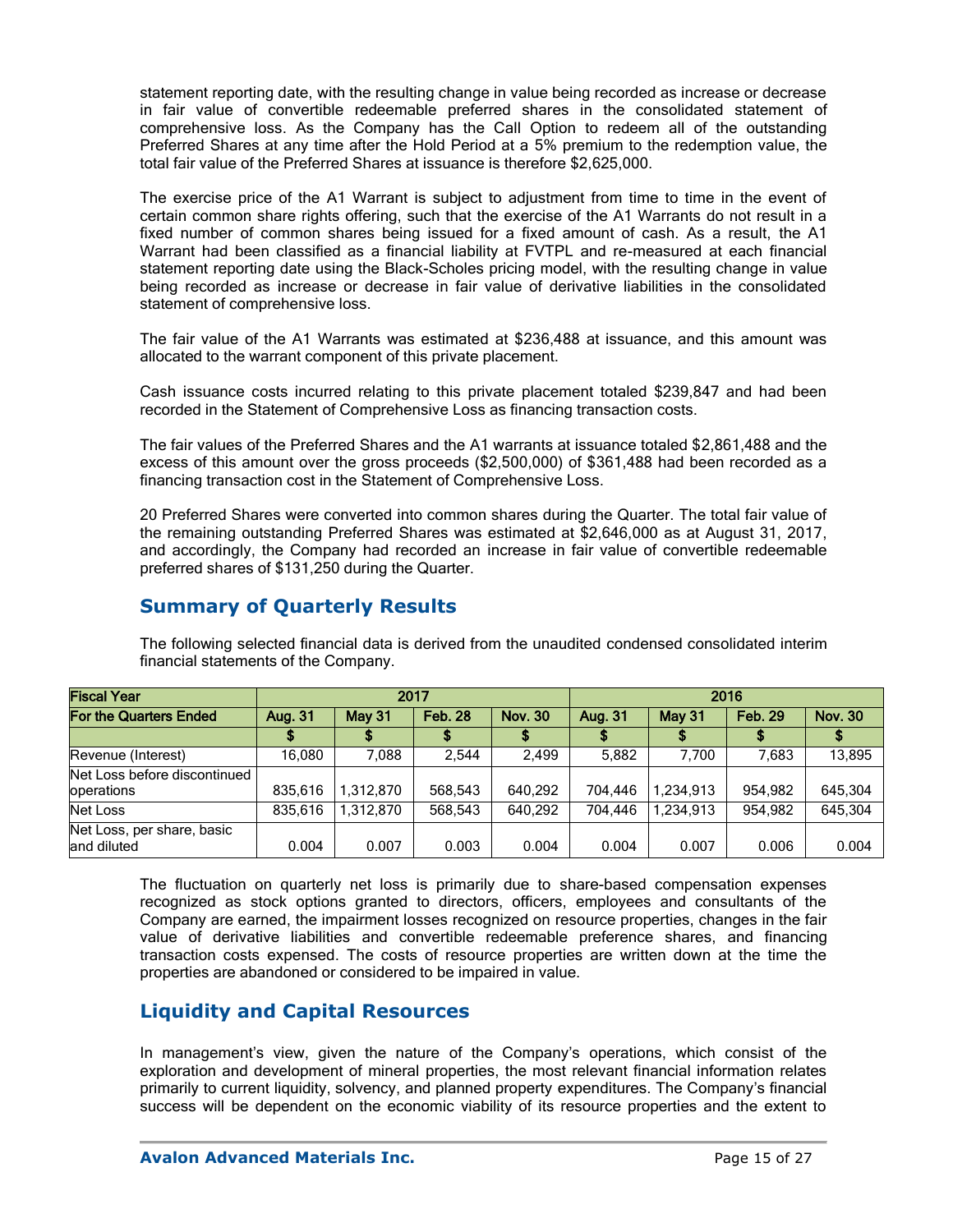which it can discover and develop new mineral deposits. Such development may take several years to complete and the amount of resulting income, if any, is difficult to determine. The sales value of any mineralization discovered by the Company is largely dependent on factors beyond the Company's control, including the market value of the metals and minerals to be produced.

The Company manages its capital structure and makes adjustments to it based on the funds available to the Company in light of changes in general economic conditions, the Company's short term working capital requirements, and its planned exploration and development program expenditure requirements.

As the Company is in the development stage, its principal source of capital is from the issuance of common shares. In order to achieve its objectives, the Company expects to spend its existing working capital and raise additional funds as required.

As at August 31, 2017, the Company has current assets of \$1,367,481 and current liabilities of \$1,042,507. As disclosed earlier under "Administration and Other", the holder of the Preferred Shares is entitled to demand repayment of the applicable redemption value per share in cash (which totaled \$2,520,000 as at August 31, 2017) upon the occurrence of certain Redemption Events. Excluding the deferred flow-through share premium of \$49,467 and the liability for warrants denominated in foreign currency of \$181,671, the Company's adjusted working capital was \$556,112 (calculated by adding back the deferred flow-through share premium of \$49,467 and the liability for warrants denominated in foreign currency of \$181,671 to the working capital of \$324,974). As the de-recognition of the balance of the deferred flow-through share premium and the liability for warrants denominated in foreign currency will not require the future out flow of resources by the Company, it is management's belief that the adjusted working capital figure provides useful information in assessing the Company's liquidity risk. Substantially all of the Company's cash and cash equivalents are held at a major Canadian chartered bank in cashable guaranteed investment certificates bearing an annual interest rate of 1.1%. As at August 31, 2016, the Company had adjusted working capital of \$1,160,471 and cash and cash equivalents on hand of \$1,360,487.

The Company's current operating expenditures, excluding expenditures on resource property work programs, are approximately \$300,000 per month. The Company's current anticipated resource property expenditures planned to be incurred during the year ending August 31, 2018 are budgeted at approximately \$1,800,000 (excluding capitalized salaries and benefits), with approximately \$1,500,000 of these expenditures being allocated to the Separation Rapids Lithium Project.

Subsequent to the end of the Year, the Company completed a private placement and issued 3,215,000 flow-through common shares at a price of \$0.145 per share (of which 305,000 flowthrough common shares were subscribed by certain directors and officers of the Company) and 4,800,000 non-flow-through units at a price of \$0.12 per unit for gross proceeds of \$1,042,175.

The Company believes its present cash resources are sufficient to meet all of its current contractual obligations, administrative and overhead expenditures, and planned exploration programs until the end of January, 2018. Initiatives to raise additional capital are in progress although there can be no assurances that the Company will be able to raise additional funds required for all planned expenditures. As a result, certain expenditures may have to be delayed until sufficient funding has been raised. Given the continuation of weak investor sentiment and capital market conditions in the junior resource sector, there exists an uncertainty as to the Company's ability to raise sufficient additional funds on favourable terms. This condition indicates the existence of a material uncertainty that raises substantial doubt about the Company's ability to continue as a going concern. The Company's expenditures on other discretionary exploration and development activities have some scope for flexibility in terms of amount and timing, which can be adjusted accordingly.

On November 7, 2016, the Company completed a private placement and issued 4,545,454 flowthrough common shares at \$0.22 per share for gross proceeds of \$1,000,000.

On December 23, 2016, the Company completed a private placement and issued 2,500,000 flowthrough common shares at \$0.15 per share for gross proceeds of \$375,000.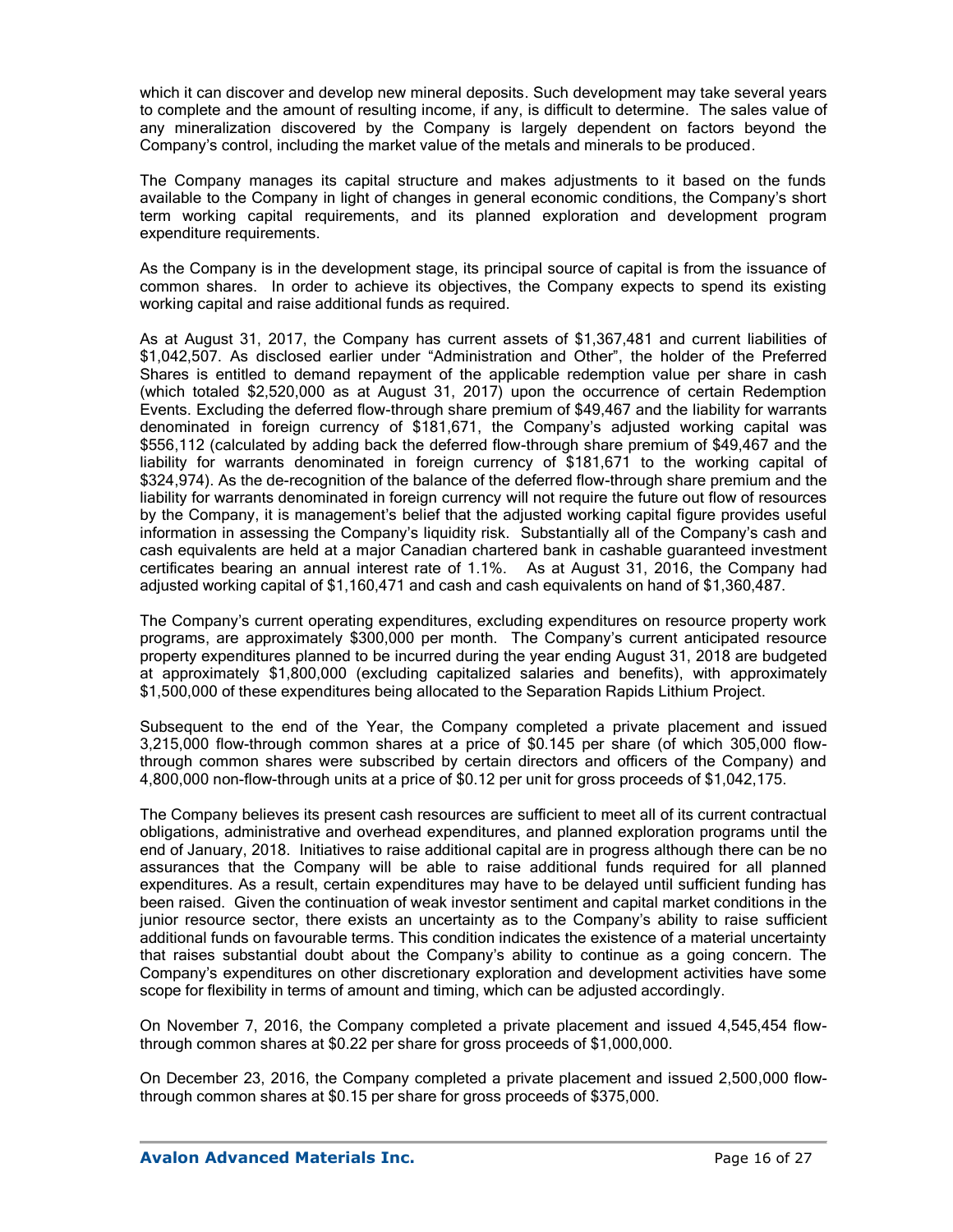On June 12, 2017, the Company completed a private placement and issued 3,400,000 flow-through common shares at \$0.15 per share for gross proceeds of \$510,000.

On August 16, 2017, the Company completed a private placement and issued 3,100,000 flowthrough common shares at \$0.145 per share for gross proceeds of \$449,500.

As discussed earlier under "Administration and Other", in March 2017, the Company entered into the Agreement with Lind and issued 500 Preferred Shares at a price of \$5,000 per share for gross proceeds of \$2,500,000.

The Company does not have any externally imposed capital requirements other than those Redemption Events as discussed above. The Company continues to work on attracting more substantial project financing through the participation of one or more strategic partners, a long term construction debt financing facility, and/or through the equity markets. If the Company is not able to secure financing on satisfactory terms, expenditures on the development of its projects will need to be delayed.

All of the Company's resource properties, are owned, leased or licenced with minimal holding costs. The most significant holding costs being annual lease rental fees on Nechalacho of \$20,998 and the annual expenditures related to the mining leases at Separation Rapids and Warren Township totalling \$3,327. The Company is required to incur certain exploration expenditures on the East Kemptville Project in order to keep the new Special Licence in good standing (as described earlier under "Exploration and Development Activities"). As at August 31, 2017, the Company is also required to incur additional Canadian Exploration Expenditures ("CEE") of \$538,510 (the remaining balance of the required expenditures resulting from the private placements completed in June and August 2017) by December 31, 2018. The Company is also required to incur additional CEE of \$466,175 by December 31, 2018 relating to the private placement completed subsequent to the year ended August 31, 2017.

A joint venture with an industry partner or end-user may represent an attractive alternative for financing the further stages in the development of the Project as well as the projects at Separation Rapids, East Kemptville, or Warren Township, once the capital requirements become relatively large.

The Company has an operating lease for its premises. As at the date of this MDA, the minimum lease commitments under these leases are as follows:

| 236,996                                                                  |
|--------------------------------------------------------------------------|
| 315,995                                                                  |
| 105.332                                                                  |
| $\overline{\phantom{0}}$                                                 |
| Fiscal year ended August 31, 2018<br>2019<br>2020<br>2021 and thereafter |

## **Off Balance Sheet Arrangements**

As at August 31, 2017, the Company had no material off balance sheet arrangements such as guaranteed contracts, contingent interests in assets transferred to an entity, derivative instrument obligations or any instruments that could trigger financing, market or credit risk to the Company.

# **Transactions with Related Parties**

Balances and transactions between the Company and its subsidiaries have been eliminated on consolidation and are not disclosed here. Details of the transactions between the Company and other related parties are disclosed below: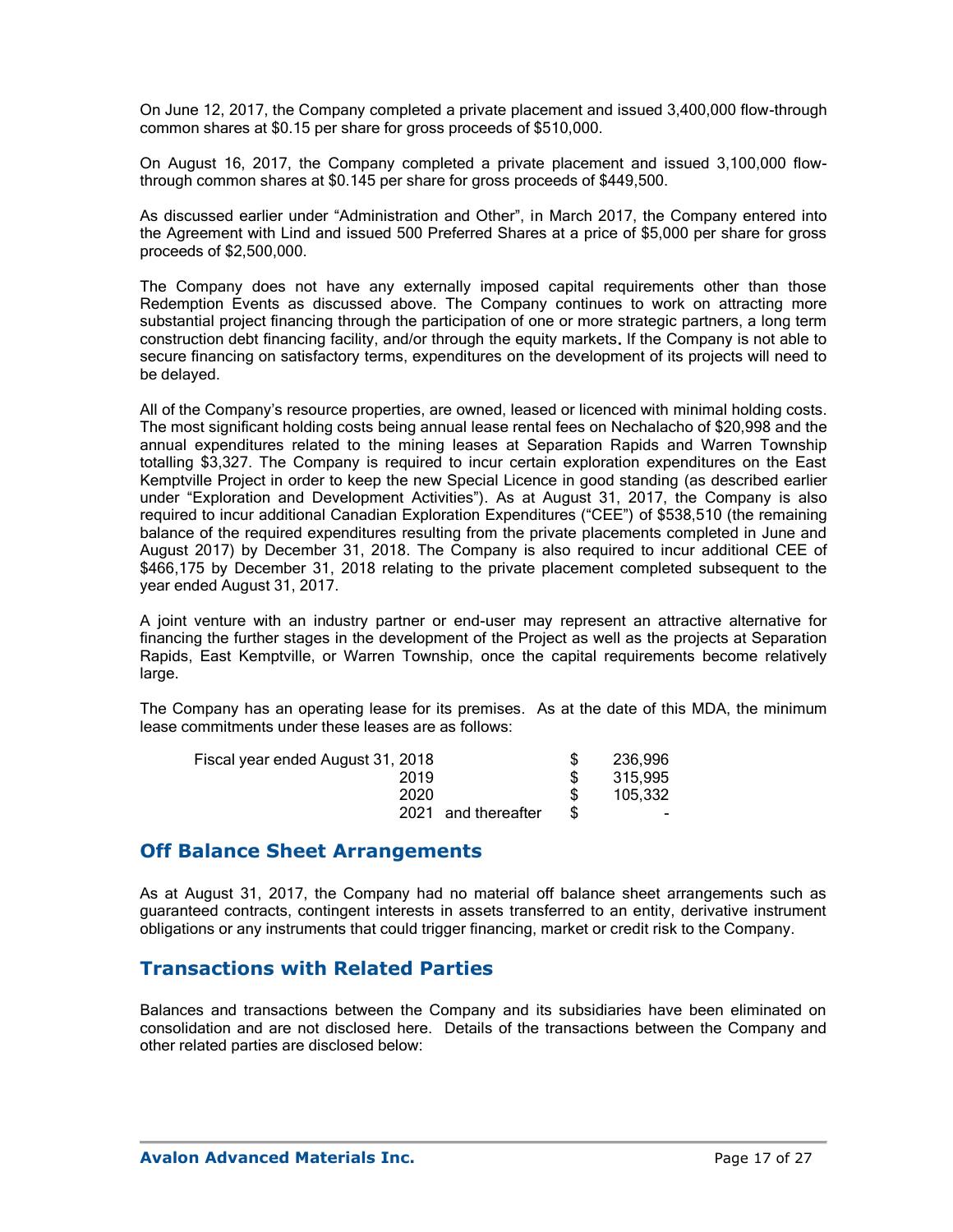#### a) Trading transactions

There had been no material trading transactions with related parties during the years ended August 31, 2017 and 2016, except for the participation by Mr. Donald Bubar (a director and the President and CEO of the Company) in the company's private placement that was completed in March 11, 2016, in which Mr. Bubar subscribed for 1,000,000 units at \$0.10 per unit were issued to Mr. Bubar. Each unit consisted of one common share and one-half of one nontransferrable common share purchase warrant. Each whole warrant entitles the holder to purchase one common share of the Company at a price of \$0.15 per share, until March 11, 2018, or if at any time following September 11, 2016, the closing price of the common shares on the TSX is \$0.25 or higher for a period of twenty consecutive trading days, the Company may, by notice to the holder reduce the expiry date of the warrants to not less than 30 days from the date of such notice ("Accelerated Expiry Date").

#### b) Compensation of key management

The remuneration of directors and other members of the Company's senior management team during the three and twelve months ended August 31, 2017 and 2016 were as follows:

|                                                          | <b>Three Months Ended</b> |         |                    |         |                    | <b>Twelve months Ended</b> |  |                    |  |
|----------------------------------------------------------|---------------------------|---------|--------------------|---------|--------------------|----------------------------|--|--------------------|--|
|                                                          | August 31,<br>2017        |         | August 31,<br>2016 |         | August 31,<br>2017 |                            |  | August 31,<br>2016 |  |
| Salaries, benefits and directors' fees <sup>(1)</sup> \$ |                           | 438.731 | S.                 | 397.618 |                    | \$1,744,508                |  | \$1,803,314        |  |
| Share based compensation <sup>(2)</sup>                  |                           | 34,180  |                    | 61,352  |                    | 281,657                    |  | 337,541            |  |
|                                                          | \$                        | 472.911 |                    | 458,970 |                    | \$2,026,165                |  | \$2,140,855        |  |

- $(1)$  Salaries and benefits of key management personnel capitalized to exploration and evaluation assets and PPE for three and twelve months ended August 31, 2017, totalled \$143,080 (2016 – \$166,725) and \$571,471 (2016 - \$603,415), respectively.
- $(2)$  Fair value of stock options earned and recognized as share based compensation during the respective reporting period.

# **Subsequent Events**

Subsequent to the end of the Year, the Company:

- a) granted an aggregate of 100,000 stock options with a weighted average exercise price of \$0.14 per share to certain employees of the Company. The weighted average contract life of these options was 5.0 years;
- b) issued 3,743,559 common shares pursuant to the conversion of 75 Preferred Shares;
- c) completed a private placement and issued 3,215,000 flow-through common shares at a price of \$0.145 per share (of which 305,000 flow-through common shares were subscribed by certain directors and officers of the Company) and 4,800,000 non-flow-through units at a price of \$0.12 per unit for gross proceeds of \$1,042,175. Each unit consists of one non-flowthrough common share and one half non-transferable common share purchase warrant, with each whole warrant being exercisable to acquire one non-flow-through common share of the Company at a price of \$0.16 until November 3, 2019.

In conjunction with this private placement, the Company paid finder's fees of \$34,560 and issued 288,000 non-transferrable compensation warrants, with each compensation warrant being exercisable to acquire one common share of the Company at a price of \$0.15 until November 3, 2019.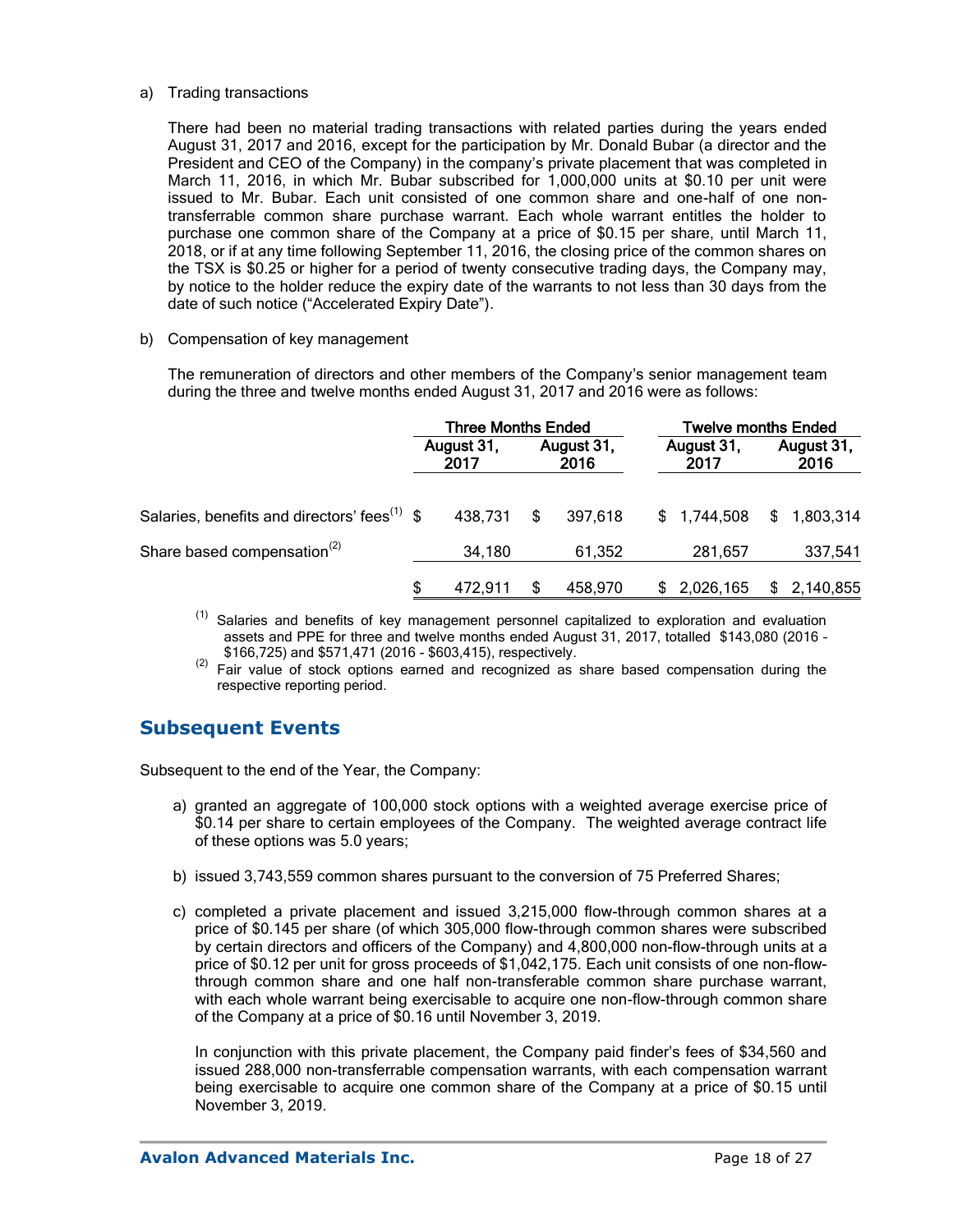# **Financial Instruments**

The Company's financial instruments consist of cash and cash equivalents, receivables, accounts payable and accrued liabilities, warrants denominated in foreign currency, convertible redeemable preferred shares and the A1 Warrants.

Management does not believe these financial instruments expose the Company to any significant interest, currency or credit risks arising from these financial instruments. The fair market values of cash and cash equivalents, receivables, and accounts payable and accrued liabilities approximate their carrying values.

The Company has 6,466,513 warrants outstanding as at August 31, 2017, with an original exercise price of US\$0.56 per share ("US\$ Warrants"). These warrants are subject to certain anti-dilution provisions, which may reduce the exercise price, with a floor of US\$0.5095 per share. The adjusted exercise price as calculated by the anti-dilution provisions as at August 31, 2017 and as at the date of this MDA is US\$0.5223. These warrants are exercisable until June 13, 2021. These warrants were recorded at fair value at the time of issuance, and are re-measured at fair value using the Black-Scholes pricing model at each financial statement reporting date, with the resulting change in fair value being recorded in the statement of comprehensive loss.

As the Company has the Call Option to redeem all of the outstanding Preferred Shares at any time after the Hold Period at a 5% premium to the redemption value, the total fair value of the 480 Preferred Shares as at August 31, 2017 is \$2,646,000. The number of common shares to be issued would be 21,176,470 if all of the outstanding Preferred Shares had been converted into common shares based on the closing price of the Company's common shares on the TSX of \$0.14 on August 31, 2017.

Interest income from cash and cash equivalents are recorded in the statement of comprehensive loss.

# **Outstanding Share Data**

### *a) Common and Preferred Shares*

The Company is presently authorized to issue an unlimited number of common shares without par value. The Company is also authorized to issue up to 25,000,000 preferred shares without par value.

As at August 31, 2017, the Company had 196,735,521 common shares and 480 preferred shares issued and outstanding. Subsequent to the end of the Year, and as described earlier under "Subsequent Events", 8,015,000 common shares were issued pursuant to a private placement and 3,743,559 common shares were issued pursuant to the conversion of 75 Preferred Shares. As at the date of this MDA, the Company has 208,494,080 common shares and 405 Series A1 Preferred Shares outstanding.

### *b) Options*

As at August 31, 2017, the Company had an aggregate of 10,335,000 incentive stock options outstanding with a weighted average exercise price of \$0.37 (of which 7,223,750 were vested and 3,111,250 were unvested). Subsequent to the end of the Year, 100,000 options were granted (as described earlier under "Subsequent Events"). As at the date of this MDA, the Company has 10,435,000 incentive stock options with a weighted average exercise price of \$0.37 outstanding.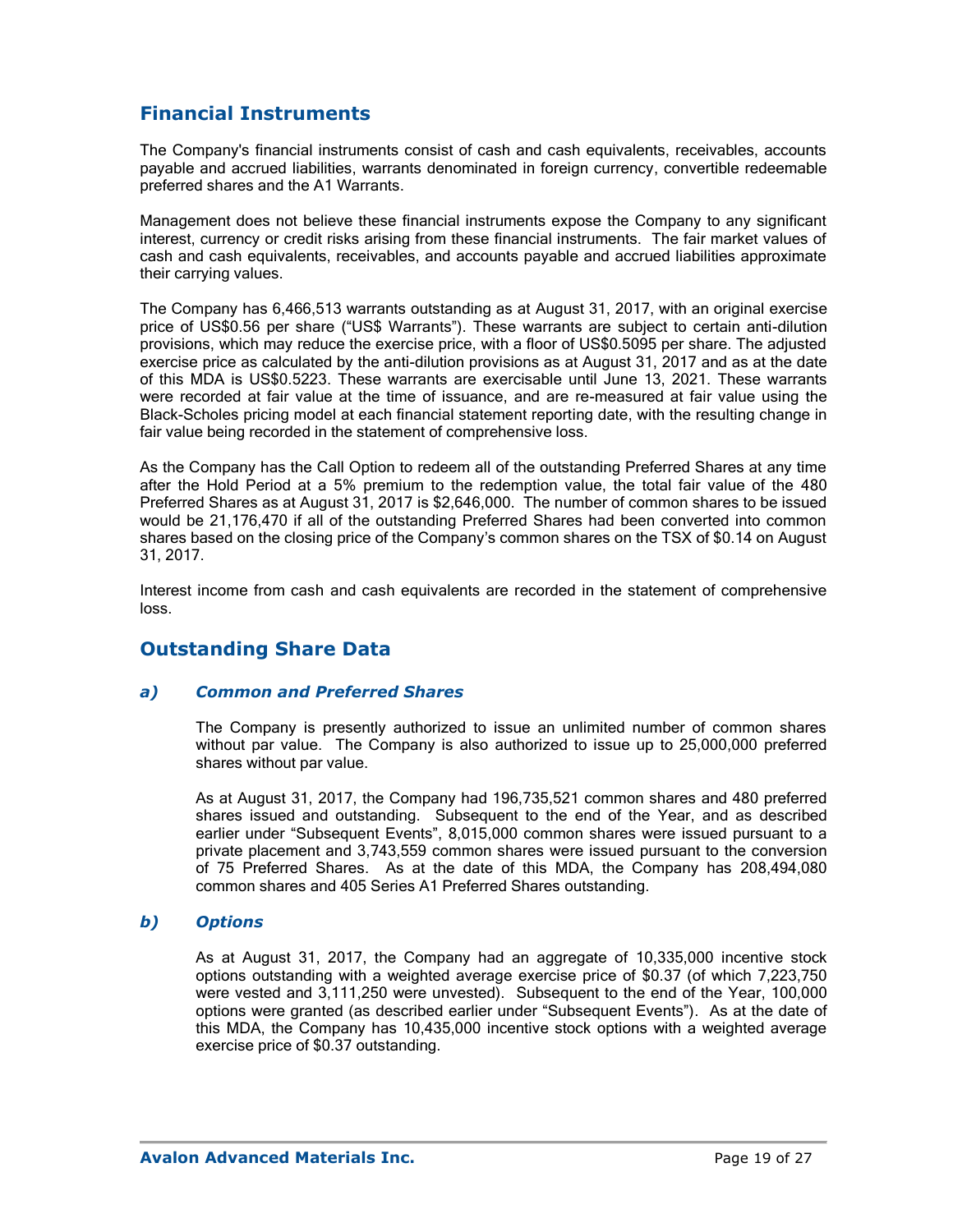### *c) Warrants*

As at August 31, 2017 the Company has the following common share purchase warrants outstanding:

- i. 6,466,513 US\$ Warrants, with an original exercise price of US\$0.56 per share and are exercisable until June 13, 2021. These warrants are also subject to certain anti-dilution provisions, which may reduce the exercise price, with a floor of US\$0.5095 per share. The adjusted exercise price as calculated by the anti-dilution provisions as at August 31, 2017 and as at the date of this MDA is US\$0.5223;
- ii. 3,000,000 warrants with an exercise price of \$0.175 per share and exercisable until December 24, 2017;
- iii. 40,000 warrants, issued pursuant to the Accommodation Agreement, with an average exercise price of \$0.42 per share and will expire as follows: 10,000 warrants on July 31, 2018, 10,000 warrants on July 31, 2019, 10,000 warrants on July 31, 2020 and 10,000 warrants on August 2, 2021;
- iv. 4,450,000 warrants with an exercise price of \$0.15 per share and exercisable until the earlier of March 11, 2018, or the Accelerated Expiry Date;
- v. 1,500,000 warrants with an exercise price of \$0.20 per share and exercisable until March 29, 2018, or if at any time following September 29, 2016, the closing price of the common shares on the TSX is \$0.25 or higher for a period of twenty consecutive trading days, the Company may, by notice to the holder reduce the expiry date of the warrants to not less than 30 days from the date of such notice;
- vi. 1,000,000 warrants with an exercise price of \$0.175 per share and exercisable until March 29, 2018, or if at any time following September 29, 2016, the closing price of the common shares on the TSX is \$0.25 or higher for a period of twenty consecutive trading days, the Company may, by notice to the holder reduce the expiry date of the warrants to not less than 30 days from the date of such notice; and
- vii. 6,900,000 A1 Warrants with an exercise price of \$0.23 per common share which are exercisable until March 10, 2022.

Subsequent to the end of the Year, 2,400,000 warrants with an exercise price of \$0.16 per common share which are exercisable until November 3, 2019 were issued as described earlier under "Subsequent Events".

The Company is also committed to issue 20,000 warrants to the NWTMN in two equal installments of 10,000 warrants upon the Nechalacho Project meeting certain milestones. These warrants will have a contractual term of five years and will have an exercise price based on the then current market price of the Company's common shares at the date of issue of the warrants.

### *d) Brokers' Compensation Warrants*

As at August 31, 2017, the Company had the following compensation warrants outstanding:

- i. 300,000 compensation warrants with an exercise price of \$0.11 per common share, which are exercisable until the earlier of March 11, 2018 or the Accelerated Expiry Date:
- ii. 180,000 compensation warrants with an exercise price of \$0.175 per common share, which are exercisable until March 29, 2018;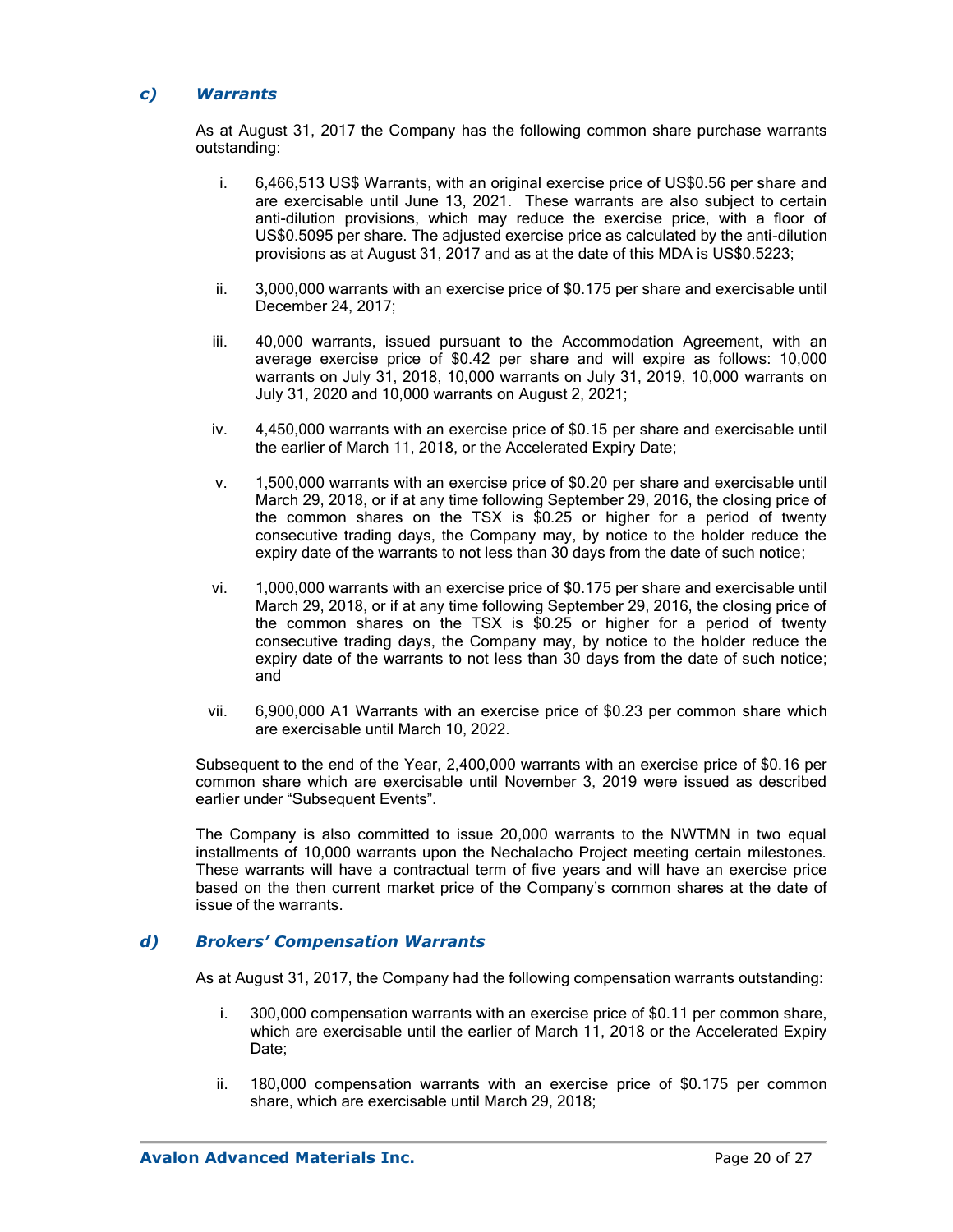- iii. 272,727 compensation warrants with an exercise price of \$0.25 per common share, which are exercisable until November 7, 2018;
- iv. 150,000 compensation warrants with an exercise price of \$0.15 per common share, which are exercisable until December 23, 2018;
- v. 204,000 compensation warrants with an exercise price of \$0.15 per common share, which are exercisable until June 12, 2019; and
- vi. 186,000 compensation warrants with an exercise price of \$0.145 per common share, which are exercisable until August 16, 2019.

Subsequent to the end of the Year, 288,000 compensation warrants with an exercise price an exercise price of \$0.15 per common share which are exercisable until November 3, 2019 were issued as described earlier under "Subsequent Events".

### **Disclosure Controls and Procedures**

Disclosure controls and procedures are designed to provide reasonable assurance that material information is gathered and reported to senior management, including the Chief Executive Officer ("CEO") and Chief Financial Officer ("CFO"), as appropriate, to permit timely decisions regarding public disclosure.

Management, including the CEO and CFO, has designed or caused to be designed under their supervision, disclosure controls to provide reasonable assurance that the information required to be disclosed in annual filings, interim filings, or other reports filed or submitted under Canadian securities legislation, or reports filed or submitted under the U.S. Securities Exchange Act of 1934 is recorded, processed, summarized and reported within the time period specified in those rules.

# **Internal Control over Financial Reporting**

The CEO and CFO are also responsible for the design of the Company's internal controls over financial reporting ("ICFR") to provide reasonable assurance regarding the reliability of financial reporting and the preparation of financial statements for external purposes in accordance with IFRS. Because of its inherent limitation, internal control over financial reporting may not prevent or detect misstatements.

Under the supervision, and with the participation, of the CEO and CFO, management conducted an evaluation of the effectiveness of the Company's ICFR based on the framework Internal Control – Integrated Framework (COSO 2013 framework) issued by the Committee of Sponsoring Organizations of the Treadway Commission. Based on that evaluation, the CEO and CFO have concluded that the design and operation of the Company's ICFR were effective as at August 31, 2017. No material weaknesses were identified by management during this evaluation.

There have been no changes to the Company's design of internal controls over financial reporting that occurred during the Quarter that materially affected, or are reasonably likely to affect, the Company's ICFR.

# **Critical Accounting Judgments and Estimation Uncertainties**

The preparation of the consolidated financial statements in conformity with IFRS requires that the Company's management make critical judgments, estimates and assumptions about future events that affect the amounts reported in the consolidated financial statements and the related notes thereto. Actual results may differ from those estimates. Estimates and assumptions are reviewed on an on-going basis based on historical experience and other factors that are considered to be relevant under the circumstances. Revisions to estimates are accounted for prospectively.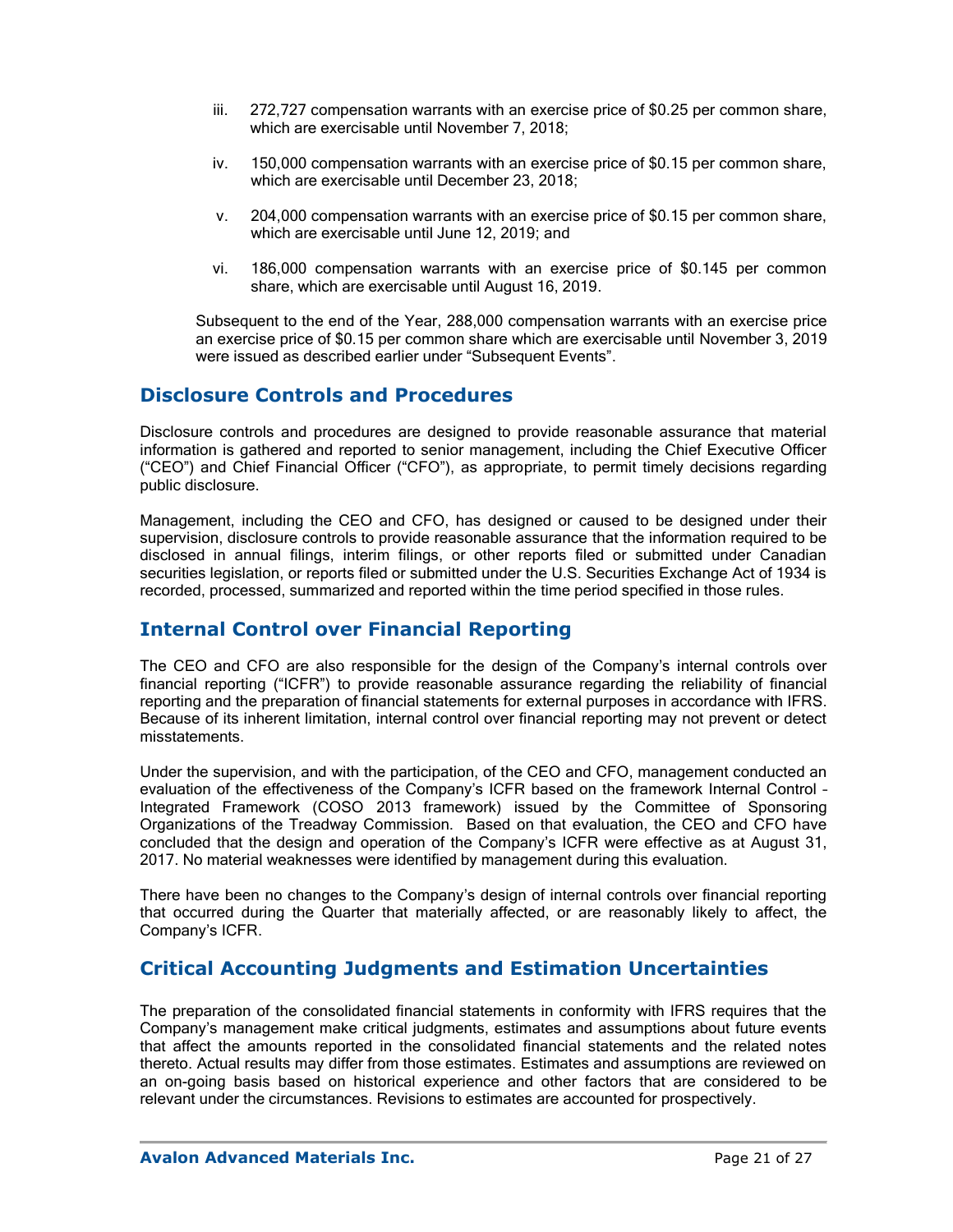The Company has identified the following significant areas where critical accounting judgments, estimates and assumptions are made and where actual results may differ from these estimates under different assumptions and conditions and may materially affect financial results or the financial position reported in future periods.

Further details of the nature of these assumptions and conditions may be found in the relevant notes to the consolidated financial statements.

### *Key Sources of Estimation Uncertainty*

Information about assumptions and estimation uncertainties that have a significant risk of resulting in a material adjustment are included in the following notes:

#### Recoverability of Exploration and Evaluation Assets, Development Assets and Property, Plant and **Equipment**

The Company assesses its long-lived assets, specifically all exploration and evaluation assets, development assets and PPE at each reporting date to determine whether any indication of impairment exists. Where an indicator of impairment exists, a formal estimate of the recoverable amount is made, which is the higher of the fair value less costs of disposal and value in use. These assessments require the use of estimates and assumptions such as long-term commodity prices, discount rates, foreign exchange rates, future capital requirements, exploration potential and operating performance.

#### Determination of Reserve and Resource Estimates

Mineral reserves and resources are estimates of the amount of ore that can be economically and legally extracted from the Company's exploration and development properties. The estimation of recoverable reserves is based upon factors such as estimates of commodity prices, production costs, production techniques, future capital requirements and foreign exchange rates, along with geological assumptions and judgments made in estimating the size and grade of the ore body. Changes in the reserve or resource estimates may impact the carrying value of exploration and evaluation assets, development assets, PPE, site closure and reclamation provision and amortization expense.

#### Fair Value of Share Based Payments and Warrants

The Company follows IFRS 2, Share-based Payment, in determining the fair value of share based payments. This calculated amount is not based on historical cost, but is derived based on assumptions (such as the expected volatility of the price of the underlying security, expected hold period before exercise, dividend yield and the risk-free rate of return) input into a pricing model. The model requires that management make forecasts as to future events, including estimates of: the average future hold period of issued stock options and compensation warrants before exercise, expiry or cancellation; future volatility of the Company's share price in the expected hold period; dividend yield; and the appropriate risk-free rate of interest. The resulting value calculated is not necessarily the value that the holder of the option or warrant could receive in an arm's length transaction, given that there is no market for the options or compensation warrants and they are not transferable. Similar calculations are made in estimating the fair value of the warrant component of an equity unit. The assumptions used in these calculations are inherently uncertain. Changes in these assumptions could materially affect the related fair value estimates.

#### Site Closure and Reclamation Provision

The Company's accounting policy for the recognition of a site closure and reclamation obligation requires significant estimates and assumptions such as: requirements of the relevant legal and regulatory framework, the magnitude of possible disturbance and the timing thereof, extent and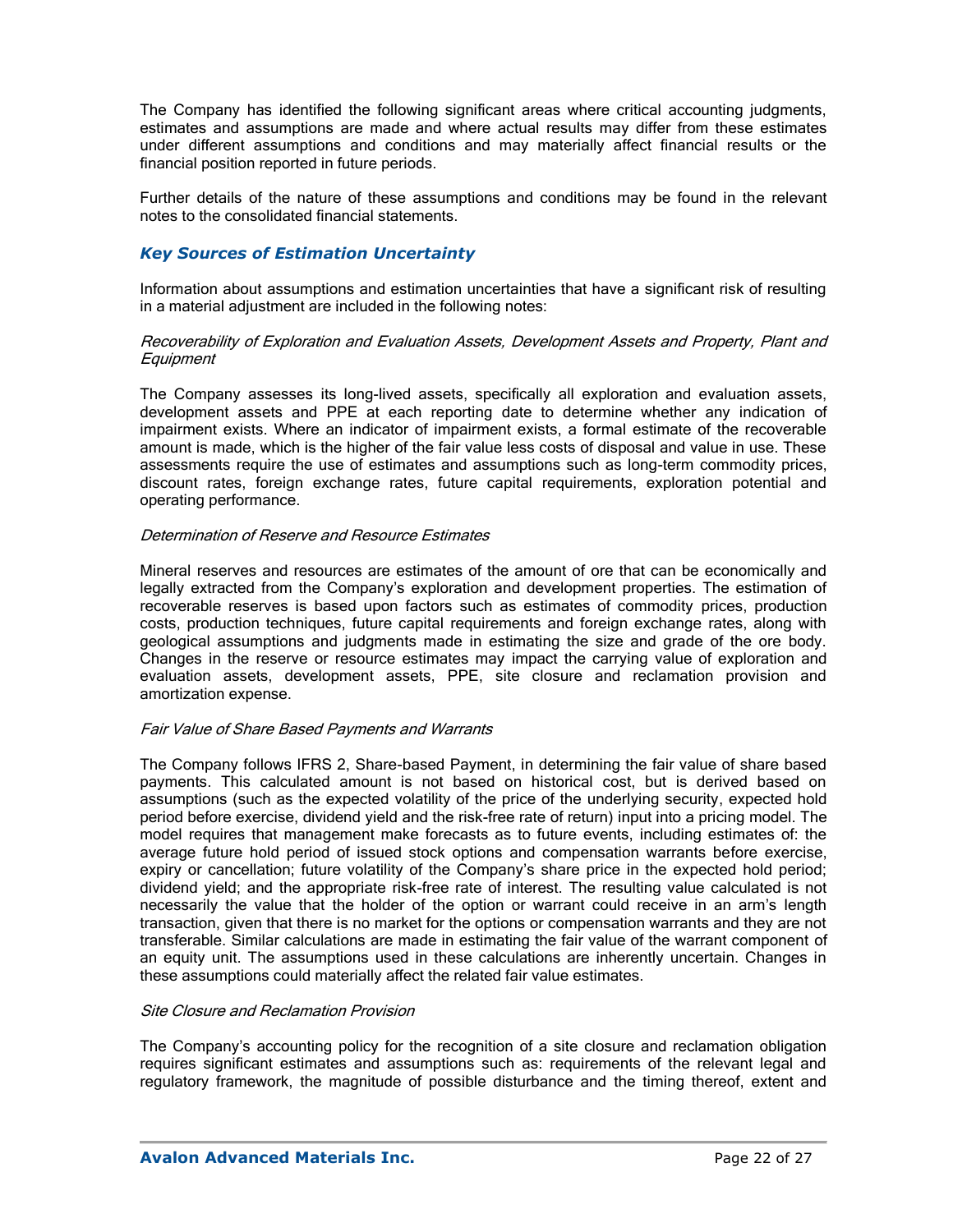costs of required closure and rehabilitation activity, and discount rate. These uncertainties may result in future actual expenditures differing from the amounts currently provided.

Site closure and reclamation provision recognized is periodically reviewed and updated based on the facts and circumstances available at the time.

#### Property, Plant and Equipment - Estimated Useful Lives

Management estimates the useful lives of PPE based on the period during which the assets are expected to be available for use. The amounts and timing of recorded expenses for depreciation of PPE for any period are affected by these estimated useful lives. The estimates are reviewed at least annually and are updated if expectations change as a result of physical wear and tear, technical or commercial obsolescence and legal or other limits to use. It is possible that changes in these factors may cause significant changes in the estimated useful lives of the Company's PPE in the future.

#### *Critical Judgments*

Information about critical judgments in applying accounting policies that have most significant effect on the consolidated financial statements are as follows:

#### Capitalization of Exploration and Evaluation Costs

Exploration and evaluation costs incurred during the year are recorded at cost. Capitalized costs include costs directly attributable to exploration and evaluation activities, including salaries and benefits of employees who are directly engaged in the exploration and evaluation activities. Administrative and other overhead costs are expensed. Exploration and evaluation costs incurred that have been determined to have future economic benefits and are can be economically recoverable are capitalized. In making this judgment, management assesses various sources of information including but not limited to the geologic and metallurgic information, history of conversion of mineral deposits to proven and probable mineral reserves, scoping and feasibility studies, proximity of operating facilities, operating management expertise and existing permits.

## **Changes in Accounting Policies Including Initial Adoption**

The Company did not adopt any new accounting standards during the Year.

### **Recent Accounting Pronouncements**

The following pronouncements are issued but not yet effective:

#### *IFRS 9, Financial Instruments*

IFRS 9, Financial instruments ("IFRS 9") was issued by the IASB in July 2014 and will replace IAS 39. IFRS 9 utilizes a single approach to determine whether a financial asset is measured at amortized cost or fair value and a new mixed measurement model for debt instruments having only two categories: amortized cost and fair value. The approach in IFRS 9 is based on how an entity manages its financial instruments in the context of its business model and the contractual cash flow characteristics of the financial assets. Final amendments released in July 2014 also introduce a new expected loss impairment model and limited changes to the classification and measurement requirements for financial assets. IFRS 9 is effective for annual periods beginning on or after January 1, 2018. The Company is currently evaluating the impact of this standard and amendments on its consolidated financial statements. However it is expected that the adoption of IFRS 9 will not have any significant impact on the Company's consolidated financial statements given its current business model and the amount of its financial assets.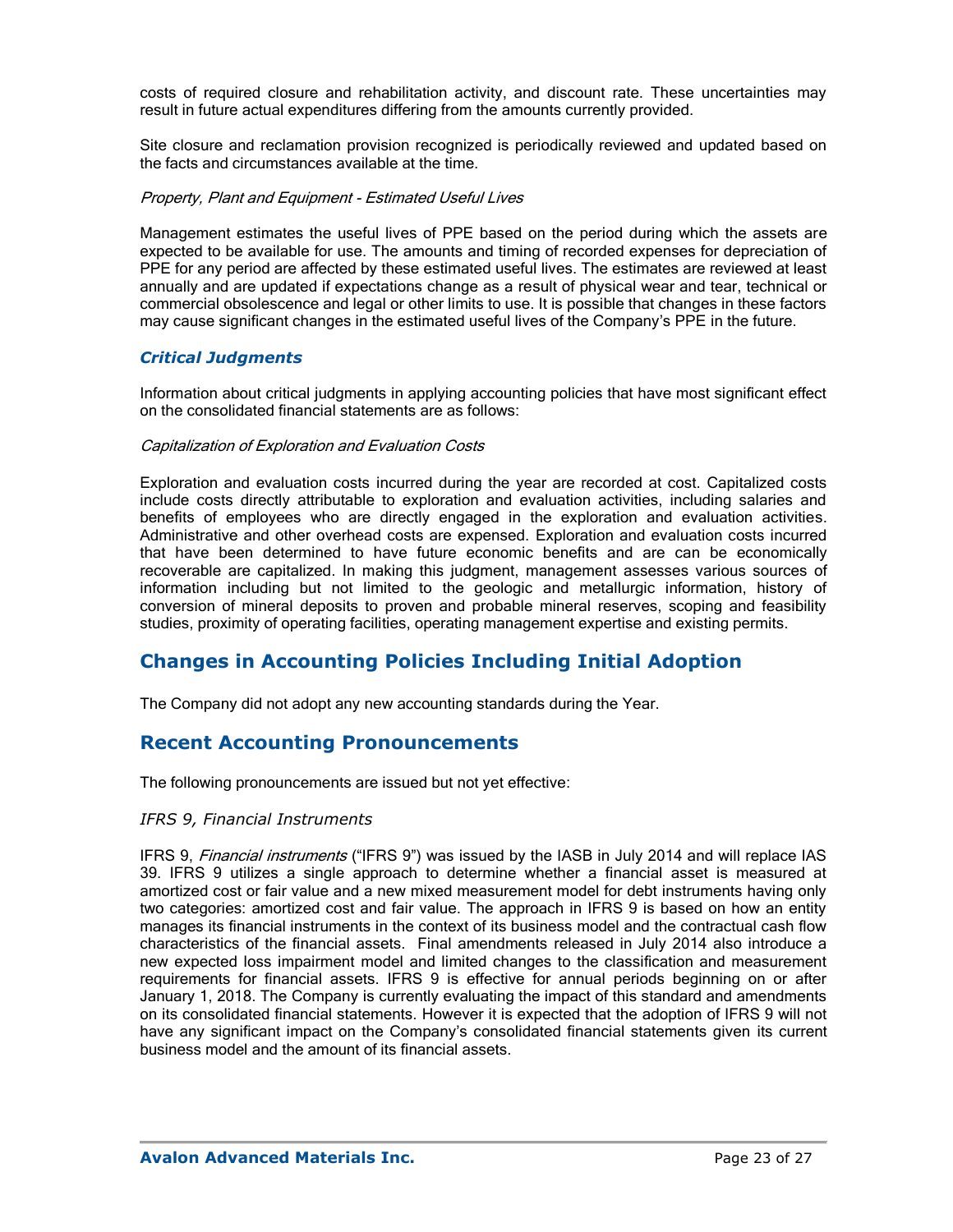### *IFRS 15, Revenue from Contracts and Customers*

IFRS 15, Revenue from Contracts and Customers ("IFRS 15") was issued by the IASB in May 2014, and will replace IAS 18, Revenue, IAS 11, Construction Contracts, and related interpretations on revenue. IFRS 15 sets out the requirements for recognizing revenue that apply to all contracts with customers, except for contracts that are within the scope of the standards on leases, insurance contracts and financial instruments. IFRS 15 uses a control based approach to recognize revenue which is a change from the risk and reward approach under the current standard. Companies can elect to use either a full or modified retrospective approach when adopting this standard and it is effective for annual periods beginning on or after January 1, 2018. The Company is currently evaluating the impact of IFRS 15 on its consolidated financial statements. However it is expected that the adoption of IFRS 15 will not have any significant impact on the Company's consolidated financial statements as the Company is not currently generating any significant revenue.

### *IFRS 16, Leases*

IFRS 16, Leases ("IFRS 16") was issued by the IASB in January 2016, and will replace IAS 17 Leases. IFRS 16 specifies the methodology to recognize, measure, present and disclose leases. The standard provides a single lessee accounting model, requiring lessees to recognize assets and liabilities for all leases except for short-term leases and leases with low value assets. IFRS 16 substantially carries forward the lessor accounting requirements in IAS 17. IFRS 16 is effective for annual periods beginning on or after January 1, 2019, with early adoption permitted if IFRS 15 has also been adopted. A lessee will apply IFRS 16 to its leases either retrospectively to each prior reporting period presented; or retrospectively with the cumulative effect of initially applying IFRS 16 being recognized at the date of initial application. The Company is currently evaluating the impact of IFRS 16 on its consolidated financial statements.

## **Forward-Looking Statements, Risk Factors and Qualified Persons**

Certain of the statements that are not historical facts contained in this MDA are forward-looking statements that involve risks and uncertainties that could cause actual events or results to differ materially from estimated or anticipated events or results reflected in the forward-looking statements. Such forward-looking statements reflect the Company's current views with respect to future events and include, among other things, statements regarding targets, estimates and/or assumptions in respect of reserves and/or resources, and are based on estimates and/or assumptions related to future economic, market and other conditions that, while considered reasonable by management, are inherently subject to risks and uncertainties, including significant business, economic, competitive, political and social uncertainties and contingencies. These estimates and/or assumptions include, but are not limited to:

- **grade of ore:**
- mineral product and commodity prices;
- metallurgical recoveries;
- operating costs;
- achievement of current timetables for development;
- strength of the global economy;
- availability of additional capital; and
- availability of supplies, equipment and labour.

Factors that could cause the Company's actual results, performance, achievements, developments or events to differ materially from those expressed or implied by forward-looking statements include, among others, the factors described or referred to under "Description of the Business - Risk Factors" in the Company's Annual Information Form for the year ended August 31, 2017, and:

• risks related to the Company's history of losses, lack of operating history, ability to generate material revenues and continue as a going concern;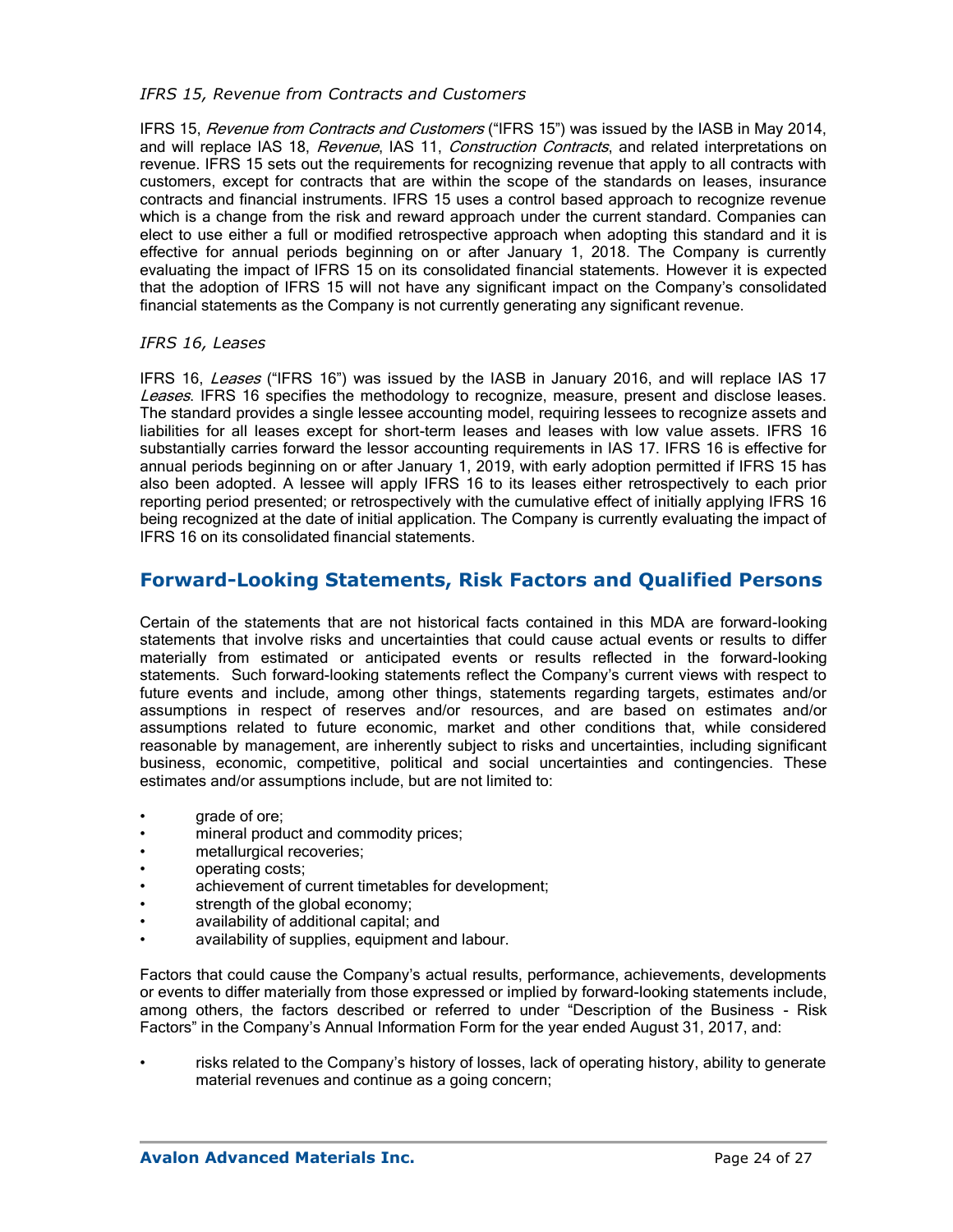- risks related to establishing new mining operations in the event that the Company elects to proceed with the development of one of its mineral projects;
- risks related to the Company's need for additional financing;
- risks related to any joint venture or strategic alliances that may be entered into by the Company;
- risks related to the progression of the Separation Rapids Lithium Project to a positive feasibility stage;
- risks related to securing product off-take agreements on a timely basis;
- risks related to the unique ore type at the Nechalacho Rare Earth Elements Project ("Nechalacho" or the "Nechalacho Project") and the Separation Rapids Lithium Project for which known metallurgical processes have not previously been applied;
- uncertainty related to title to the Company's properties as well as the risk of delays in obtaining licenses and permits as a result of local opposition, including uncertainty related to any challenges in connection with Aboriginal land title claims and Aboriginal rights
- risks related to the possible existence of rights and interests of Aboriginal groups, which may limit the Company's ability to develop its properties;
- risks related to the need to acquire properties for the hydrometallurgical plant and potentially a rare earth refinery for the Nechalacho Project;
- risks that actual capital costs, production schedules and economic returns for the Nechalacho Project may differ significantly from those anticipated by the Company;
- risks related to the demand for rare metals and minerals and fluctuations in their pricing ;
- risks related to the demand for lithium and fluctuations in its pricing;
- risks related to competition and the actions of competitors;
- risks related to costs or delays in the commercialization of rare earth products;
- uncertainties related to the fact that the Company's mineral resources and mineral reserves are only estimates;
- risks related to the Company's ability to secure the required mineral tenure licenses at the East Kemptville Tin-Indium Project ("East Kemptville Project") which could adversely affect the Company's ability to conduct further studies and exploration activities;
- risks related to obtaining, maintaining and renewing licenses and permits, and the material costs, liabilities and obligations in connection therewith;
- risks that the Company will be subject to material costs, liabilities and obligations in connection with environmental laws, regulations and approvals and that approvals will not be available;
- uncertainties involving uninsured risks;
- risks related to possible shortages of supplies, equipment and labour;
- risks related to the Company's ability to attract and retain qualified management and technical personnel;
- uncertainty whether the Company will acquire commercially mineable ore deposits or whether the current mineral deposits identified by the Company can be developed as commercially viable ore bodies;
- risks inherent to the competitive nature of the mineral industry;
- risks related to the extensive federal, state, provincial, territorial and local laws and regulations to which the Company's activities are subject;
- risks related to the availability and reliability of adequate infrastructure;
- risks and hazards inherent to the mining industry;
- risks related to any changes in critical accounting estimates that adversely affect the Company's financial results;
- risks related to potential conflicts of interest of the Company's directors and officers who may have involvement with other resource companies;
- risks due to being a "passive foreign investment company" for U.S. purposes;
- risks related to fluctuations of currency exchange rates;
- risks related to share price volatility;
- risks related to dilution of existing shareholders;
- risks related to not paying cash dividends;
- risks related to being a non-US corporation; and
- risks related to there being no market for the Company's warrants.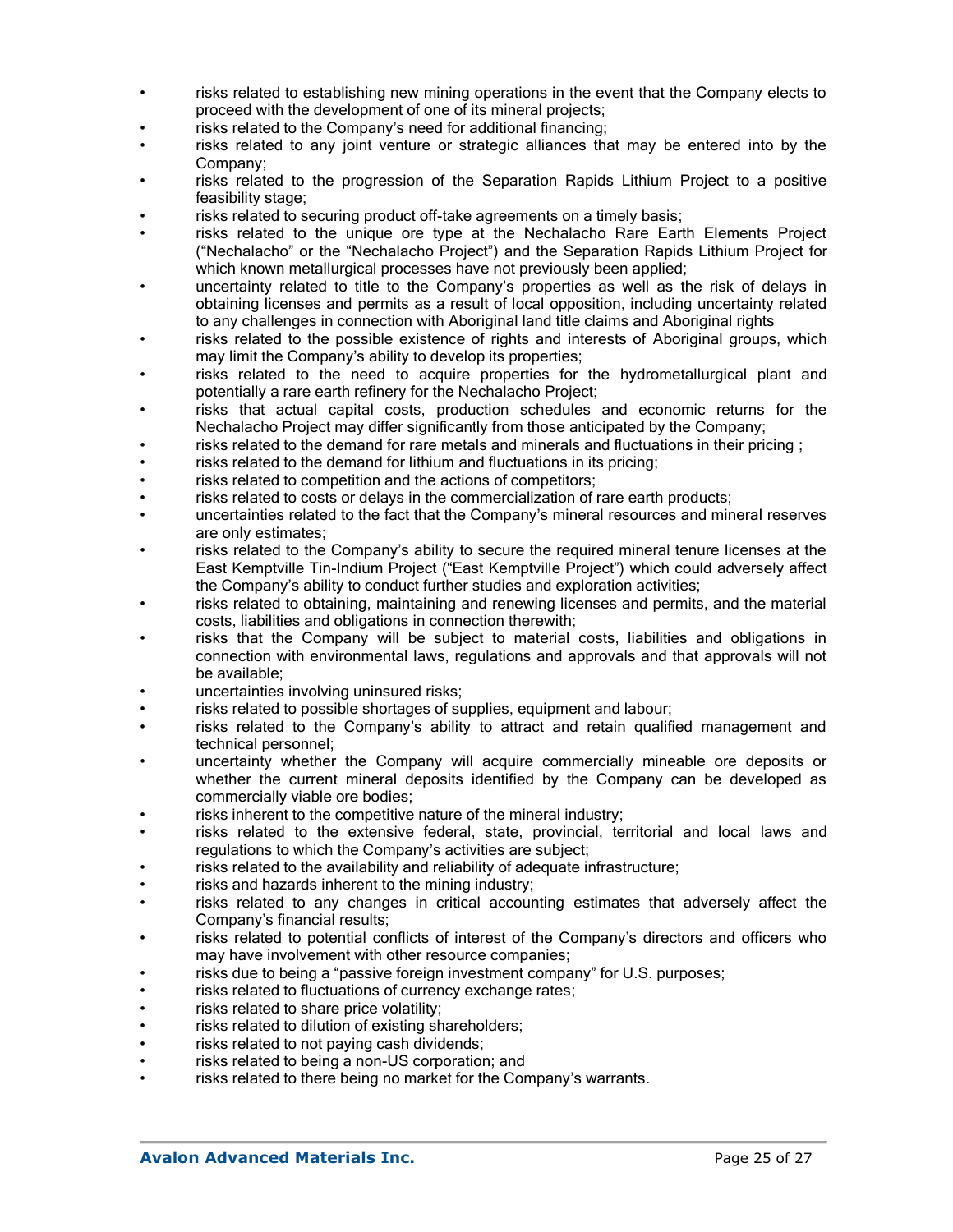Most of the foregoing factors are beyond the Company's ability to control or predict. Although the Company has attempted to identify important factors that could cause actual results, performance, achievements, developments or events to differ materially from those described in forward-looking statements, there may be other factors that cause actual results, performance, achievements, developments or events not to be as anticipated, estimated or intended. There can be no assurance that the estimates and/or assumptions upon which these forward-looking statements are based will occur.

Readers can identify many of these statements by looking for words such as "believe", "expects", "will", "intends", "projects", "anticipates", "estimates", "continues" or similar words or the negative thereof. There can be no assurance that the plans, intentions or expectations upon which these forward-looking statements are based will occur.

The forward-looking statements contained herein are made as of the date of this MDA and are expressly qualified in their entirety by this cautionary statement. Readers should not place undue reliance on the forward-looking statements, which reflect management's plans, estimates, projections and views only as of the date hereof. The Company undertakes no obligation to publicly revise these forward-looking statements to reflect subsequent events or circumstances, except as required by applicable law.

The technical information included in this MDA, unless otherwise stated, has been reviewed and approved by Donald S. Bubar, P. Geo., President and Chief Executive Officer of the Company and Dr. William Mercer, P. Geo., Vice-President, Exploration of the Company. Mr. Bubar and Dr. Mercer are both Qualified Persons under National Instrument 43-101 ("NI 43-101").

# **Notice Regarding Presentation of our Mineral Reserve and Resource Estimates**

This MDA has been prepared in accordance with the requirements of Canadian securities laws, which differ from the requirements of United States securities laws. Unless otherwise indicated, all reserve and resource estimates included in this MDA have been prepared in accordance with NI 43- 101. NI 43-101 is a rule developed by the Canadian Securities Administrators which establishes standards for all public disclosure an issuer makes of scientific and technical information concerning mineral projects.

Canadian standards, including NI 43-101, differ significantly from the requirements of the United States Securities and Exchange Commission (the "SEC"), and reserve and resource information contained in this MDA may not be comparable to similar information disclosed by United States companies. In particular, and without limiting the generality of the foregoing, the term "resource" does not equate to the term "reserve". Under United States standards, mineralization may not be classified as a "reserve" unless the determination has been made that the mineralization could be economically and legally produced or extracted at the time the reserve determination is made. The SEC's disclosure standards normally do not permit the inclusion of information concerning "measured mineral resources", "indicated mineral resources" or "inferred mineral resources" or other descriptions of the amount of mineralization in mineral deposits that do not constitute "reserves" by United States standards in documents filed with the SEC. United States investors should also understand that "inferred mineral resources" have a great amount of uncertainty as to their existence and as to their economic and legal feasibility. It cannot be assumed that all or any part of an "inferred mineral resource" exists, is economically or legally mineable, or will ever be upgraded to a higher category. Under Canadian rules, estimated "inferred mineral resources" may not form the basis of feasibility or pre-feasibility studies except in rare cases. Disclosure of "contained ounces" in a resource estimate is permitted disclosure under Canadian regulations; however, the SEC normally only permits issuers to report mineralization that does not constitute "reserves" by SEC standards as in-place tonnage and grade without reference to unit measures. The requirements of NI 43-101 for identification of "reserves" are also not the same as those of the SEC, and reserves reported by Avalon in compliance with NI 43-101 may not qualify as "reserves" under SEC standards. Accordingly, information concerning mineral deposits set forth herein may not be